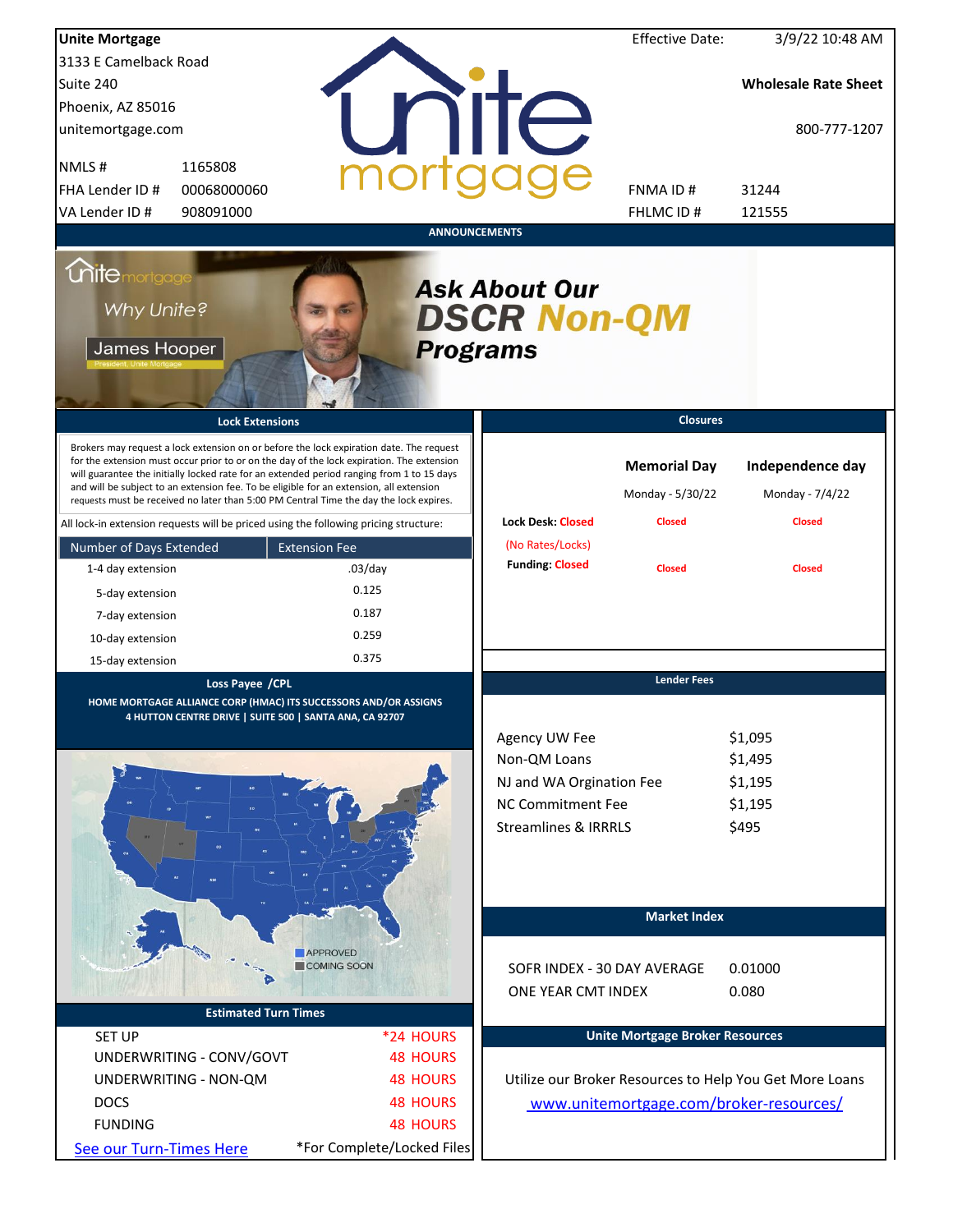

### **Rates are subject to change without prior notice Not for Public View • For Professional Use Only**

Price Change Effective: 9:00 AM PST

**Lock Desk** [locks@unitemtg](mailto:locks@unitemtg.com).com File Update: 09-Mar-2022 6:27 AM

# **INVESTOR PRIME**

| <b>RATE</b> | <b>5/6 ARM</b> | <b>30YR FIX</b> |  |  |  |  |
|-------------|----------------|-----------------|--|--|--|--|
|             | 30 Day Pricing |                 |  |  |  |  |
| Rate        | 5/1 ARM        | 30yr Fix        |  |  |  |  |
| 8.125       | 103.2500       | 103.0000        |  |  |  |  |
| 8.000       | 103.1875       | 102.9375        |  |  |  |  |
| 7.875       | 103.1250       | 102.8750        |  |  |  |  |
| 7.750       | 103.0625       | 102.8125        |  |  |  |  |
| 7.625       | 103.0000       | 102.7500        |  |  |  |  |
| 7.500       | 102.9375       | 102.6875        |  |  |  |  |
| 7.375       | 102.8750       | 102.6250        |  |  |  |  |
| 7.250       | 102.8125       | 102.5625        |  |  |  |  |
| 7.125       | 102.7500       | 102.5000        |  |  |  |  |
| 7.000       | 102.6250       | 102.3750        |  |  |  |  |
| 6.875       | 102.5000       | 102.2500        |  |  |  |  |
| 6.750       | 102.3750       | 102.1250        |  |  |  |  |
| 6.625       | 102.2500       | 102.0000        |  |  |  |  |
| 6.500       | 102.1250       | 101.8750        |  |  |  |  |
| 6.375       | 102.0000       | 101.7500        |  |  |  |  |
| 6.250       | 101.8750       | 101.6250        |  |  |  |  |
| 6.125       | 101.7500       | 101.5000        |  |  |  |  |
| 6.000       | 101.6250       | 101.3750        |  |  |  |  |
| 5.875       | 101.5000       | 101.2500        |  |  |  |  |
| 5.750       | 101.3750       | 101.1250        |  |  |  |  |
| 5.625       | 101.1250       | 100.8750        |  |  |  |  |
| 5.500       | 100.8750       | 100.6250        |  |  |  |  |
| 5.375       | 100.5000       | 100.2500        |  |  |  |  |

| MAX PRICING (Lower of Price or Premium) |          |
|-----------------------------------------|----------|
| No Prepay - Hard                        | 99 7500  |
| 1yr Prepay - Hard                       | 99.5000  |
| 2yr Prepay - Hard                       | 99 7500  |
| 3yr Prepay - Hard                       | 100,0000 |
| 4yr Prepay - Hard                       | 100 2500 |
| 5yr Prepay - Hard                       | 100.5000 |
|                                         |          |
| <b>ARM MARGIN</b>                       |          |
| 5.000                                   | SOFR     |
|                                         |          |
| <b>LOCK FEES</b>                        |          |
| Relock Fee:                             | วะก      |

| Relock Fee:             | 250     |
|-------------------------|---------|
| Extension Fee Per Diem: | 030     |
| <b>Extension Max:</b>   | 15 Days |
|                         |         |

| <b>5/6 ARM</b><br>30YR FIX<br><b>RATE</b><br><b>Credit Score</b><br><b>Documentation</b><br>$50.01 - 55$<br>55.01-60<br>$00.01 - 50$<br>30 Day Pricing<br>: 780<br>(0.250)<br>(0.375)<br>(0.500)<br>760 - 779<br>5/1 ARM<br>30yr Fix<br>(0.375)<br>(0.375)<br>(0.625)<br>Rate<br>740 - 759<br>8.125<br>103.2500<br>103.0000<br>(0.375)<br>(0.500)<br>(0.750)<br>720 - 739<br>8.000<br>103.1875<br>102.9375<br>(0.500)<br>(0.625)<br>(0.875)<br><b>DSCR</b><br>700 - 719<br>103.1250<br>102.8750<br>7.875<br>(0.625)<br>(0.750)<br>(1.000)<br>102.8125<br>680 - 699<br>103.0625<br>(1.000)<br>7.750<br>(0.875)<br>(1.250)<br>$660 - 679$<br>7.625<br>103.0000<br>102.7500<br>(1.375)<br>(1.500)<br>(1.625)<br>102.9375<br>102.6875<br>$640 - 659$<br>7.500<br>(1.875)<br>(2.000)<br>(2.125)<br>$620 - 639$<br>102.8750<br>102.6250<br>7.375<br>(2.375)<br>(2.500)<br>(2.625)<br>780<br>7.250<br>102.8125<br>102.5625<br>(0.125)<br>(0.250)<br>(0.250)<br>760 - 779<br>102.7500<br>7.125<br>102.5000<br>(0.250)<br>(0.250)<br>(0.250)<br>740 - 759<br>102.6250<br>102.3750<br>7.000<br>(0.250)<br>(0.250)<br>(0.250)<br>6.875<br>720 - 739<br>(0.250)<br>(0.375)<br>102.5000<br>102.2500<br>(0.375)<br>Bank Statements (12 & 24)<br>700 - 719<br>6.750<br>102.3750<br>102.1250<br>(0.375)<br>(0.375)<br>(0.625)<br>680 - 699<br>6.625<br>102.2500<br>(0.375)<br>(0.500)<br>(0.750)<br>102.0000<br>102.1250<br>101.8750<br>$660 - 679$<br>6.500<br>(0.500)<br>(0.750)<br>(1.000)<br>102.0000<br>101.7500<br>640 - 659<br>6.375<br>(0.750)<br>(1.000)<br>(1.250)<br>$620 - 639$<br>6.250<br>(1.250)<br>(1.500)<br>(1.750)<br>101.8750<br>101.6250<br>$\geq 780$<br>101.7500<br>101.5000<br>6.125<br>(0.125)<br>(0.250)<br>(0.250)<br>760 - 779<br>101.6250<br>101.3750<br>6.000<br>(0.125)<br>(0.250)<br>(0.375)<br>740 - 759<br>5.875<br>(0.250)<br>(0.250)<br>(0.500)<br>101.5000<br>101.2500<br>720 - 739<br>101.3750<br>5.750<br>101.1250<br>(0.375)<br>(0.500)<br>(0.625)<br>700 - 719<br>101.1250<br>100.8750<br><b>Asset Depletion</b><br>5.625<br>(0.500)<br>(0.625)<br>(1.000)<br>680 - 699<br>100.6250<br>5.500<br>100.8750<br>(0.625)<br>(0.750)<br>(1.250)<br>100.5000<br>100.2500<br>$660 - 679$<br>(1.000)<br>5.375<br>(0.750)<br>(1.500)<br>$640 - 659$<br>(1.250)<br>(1.500)<br>(2.000)<br>620 - 639<br>(1.750)<br>(2.000)<br>(2.500)<br>: 780<br>(0.625)<br>(0.750)<br>(0.750)<br>MAX PRICING (Lower of Price or Premium)<br>760 - 779<br>99.7500<br>(0.625)<br>(0.750)<br>(0.875)<br>No Prepay - Hard<br>740 - 759<br>1yr Prepay - Hard<br>99.5000<br>(0.750)<br>(0.750)<br>(1.000)<br>720 - 739<br>99.7500<br>2yr Prepay - Hard<br>(0.875)<br>(1.000)<br>(1.125)<br><b>P&amp;L</b><br>700 - 719<br>(1.000)<br>(1.125)<br>(1.500)<br>100.0000<br>3yr Prepay - Hard<br>680 - 699<br>100.2500<br>(1.125)<br>(1.250)<br>4yr Prepay - Hard<br>(1.750)<br>$660 - 679$<br>100.5000<br>(1.250)<br>(1.500)<br>(2.000)<br>5yr Prepay - Hard<br>640 - 659<br>(1.750)<br>(2.000)<br>(2.500)<br><b>ARM MARGIN</b><br>620 - 639<br>(2.250)<br>(2.500)<br>(3.000)<br>5.000<br>$\geq 780$<br>0.000<br>0.000<br>0.000<br>SOFR<br>760 - 779<br>0.000<br>0.000<br>0.000<br><b>LOCK FEES</b><br>740 - 759<br>0.000<br>0.000<br>0.000<br>720 - 739<br>Relock Fee:<br>(0.125)<br>(0.125)<br>(0.125)<br>.250<br>Extension Fee Per Diem<br>.030<br><b>Full Doc</b><br>700 - 719<br>(0.250)<br>(0.250)<br>(0.375)<br><b>Extension Max</b><br>680 - 699<br>15 Days<br>(0.250)<br>(0.250)<br>(0.500)<br>$660 - 679$<br>(0.250)<br>(0.375)<br>(0.500)<br>$640 - 659$<br>(0.500)<br>(0.375)<br>(0.375)<br>620 - 639<br>(0.500)<br>(0.500)<br>(0.500)<br>5/6 30yr ARM SOFR<br>0.000<br>0.000<br>0.000<br>7/6 30yr ARM SOFR<br>(0.250)<br>(0.250)<br>(0.250)<br>5/6 40yr ARM SOFR<br>(0.250)<br>(0.250)<br>(0.250)<br>Product<br>7/6 40yr ARM SOFR<br>(0.500)<br>(0.500)<br>(0.500)<br>40yr Fixed<br>(0.250)<br>(0.250)<br>(0.250)<br>Interest-Only<br>(0.250)<br>(0.250)<br>(0.375)<br>150,000-200k<br>(0.500)<br>(0.500)<br>(0.500)<br>200,001-300k<br>0.000<br>0.000<br>0.000<br>300,001-1.0m<br>0.000<br>0.000<br>0.000<br>,000,001-1.5m<br>(0.250)<br>(0.250)<br>(0.250)<br><b>Loan Amount</b><br>,500,001-2.0m<br>(0.500)<br>(0.500)<br>(0.500)<br>000,001-2.5m<br>(0.750)<br>(0.750)<br>(0.750)<br>2,500,001-3.0m<br>(0.750)<br>(0.750)<br>(0.750)<br>,000,001-3.5m<br>N/A<br>N/A<br>N/A<br>,500,001-4.0m<br>N/A<br>N/A<br>N/A<br>$DSCR \geq 1.5$<br>0.250<br>0.250<br>0.250<br>DSCR 1.25-1.49<br>0.250<br>0.250<br>0.250<br><b>DSCR</b><br>DSCR 1.10-1.24<br>0.000<br>0.000<br>0.000 | LTV<br>60.01-65<br>(0.625)<br>(0.875)<br>(1.000)<br>(1.125)<br>(1.375)<br>(1.750)<br>(2.250)<br>(2.750)<br>(3.250)<br>(0.375)<br>(0.500)<br>(0.625)<br>(0.750)<br>(0.875)<br>(1.000)<br>(1.500)<br>(1.750)<br>(2.250)<br>(0.625)<br>(0.750)<br>(0.875)<br>(1.000)<br>(1.375)<br>(1.750)<br>(2.250)<br>(2.750)<br>(3.250)<br>(1.125)<br>(1.250)<br>(1.375)<br>(1.500)<br>(1.875)<br>(2.250)<br>(2.750)<br>(3.250)<br>(3.750)<br>(0.250) | 65.01-70<br>(0.875)<br>(1.000)<br>(1.250)<br>(1.500)<br>(1.875)<br>(2.250)<br>(3.125)<br>(3.625)<br>(4.125)<br>(0.500)<br>(0.625)<br>(0.750)<br>(0.875)<br>(1.125)<br>(1.375)<br>(2.250)<br>(2.500)<br>(3.000)<br>(0.875)<br>(1.000)<br>(1.125)<br>(1.500)<br>(1.875)<br>(2.250)<br>(3.125)<br>(3.625)<br>#N/A<br>(1.375)<br>(1.500)<br>(1.625)<br>(2.000)<br>(2.375)<br>(2.750)<br>(3.625)<br>(4.125) | 70.01-75<br>(1.125)<br>(1.375)<br>(1.625)<br>(2.000)<br>(2.500)<br>(3.000)<br>(3.750)<br>(4.750)<br>#N/A<br>(0.625)<br>(0.750)<br>(1.000)<br>(1.125)<br>(1.500)<br>(1.750)<br>(2.750)<br>(3.125)<br>#N/A<br>(1.125)<br>(1.375)<br>(1.625)<br>(2.000)<br>(2.500)<br>(3.000)<br>#N/A<br>#N/A<br>#N/A<br>(1.625)<br>(1.875)<br>(2.125)<br>(2.500)<br>(3.000)<br>(3.500)<br>#N/A | 75.01-80<br>(1.750)<br>(2.000)<br>(2.250)<br>(2.750)<br>(3.500)<br>(3.875)<br>(4.500)<br>$\#N/A$<br>$\#N/A$<br>(0.875)<br>(1.125)<br>(1.375)<br>(1.625)<br>(2.000)<br>(2.500)<br>(3.500)<br>$\#N/2$<br>$\#N/A$<br>$\#N/A$<br>#N/A<br>$\#N/A$<br>$\#N/A$<br>$\#N/A$<br>$\#N/A$<br>$\#N/A$<br>#N/A<br>#N/A<br>#N/A<br>#N/A<br>#N/A<br>$\#N/A$<br>#N/A<br>#N/A<br>$\#N/A$ |
|------------------------------------------------------------------------------------------------------------------------------------------------------------------------------------------------------------------------------------------------------------------------------------------------------------------------------------------------------------------------------------------------------------------------------------------------------------------------------------------------------------------------------------------------------------------------------------------------------------------------------------------------------------------------------------------------------------------------------------------------------------------------------------------------------------------------------------------------------------------------------------------------------------------------------------------------------------------------------------------------------------------------------------------------------------------------------------------------------------------------------------------------------------------------------------------------------------------------------------------------------------------------------------------------------------------------------------------------------------------------------------------------------------------------------------------------------------------------------------------------------------------------------------------------------------------------------------------------------------------------------------------------------------------------------------------------------------------------------------------------------------------------------------------------------------------------------------------------------------------------------------------------------------------------------------------------------------------------------------------------------------------------------------------------------------------------------------------------------------------------------------------------------------------------------------------------------------------------------------------------------------------------------------------------------------------------------------------------------------------------------------------------------------------------------------------------------------------------------------------------------------------------------------------------------------------------------------------------------------------------------------------------------------------------------------------------------------------------------------------------------------------------------------------------------------------------------------------------------------------------------------------------------------------------------------------------------------------------------------------------------------------------------------------------------------------------------------------------------------------------------------------------------------------------------------------------------------------------------------------------------------------------------------------------------------------------------------------------------------------------------------------------------------------------------------------------------------------------------------------------------------------------------------------------------------------------------------------------------------------------------------------------------------------------------------------------------------------------------------------------------------------------------------------------------------------------------------------------------------------------------------------------------------------------------------------------------------------------------------------------------------------------------------------------------------------------------------------------------------------------------------------------------------------------------------------------------------------------------------------------------------------------------------------------------------------------------------------------------------------------------------------------------------------------------------------------------------------------------------------------------------------------------------------------------------------------------|----------------------------------------------------------------------------------------------------------------------------------------------------------------------------------------------------------------------------------------------------------------------------------------------------------------------------------------------------------------------------------------------------------------------------------------|--------------------------------------------------------------------------------------------------------------------------------------------------------------------------------------------------------------------------------------------------------------------------------------------------------------------------------------------------------------------------------------------------------|------------------------------------------------------------------------------------------------------------------------------------------------------------------------------------------------------------------------------------------------------------------------------------------------------------------------------------------------------------------------------|------------------------------------------------------------------------------------------------------------------------------------------------------------------------------------------------------------------------------------------------------------------------------------------------------------------------------------------------------------------------|
|                                                                                                                                                                                                                                                                                                                                                                                                                                                                                                                                                                                                                                                                                                                                                                                                                                                                                                                                                                                                                                                                                                                                                                                                                                                                                                                                                                                                                                                                                                                                                                                                                                                                                                                                                                                                                                                                                                                                                                                                                                                                                                                                                                                                                                                                                                                                                                                                                                                                                                                                                                                                                                                                                                                                                                                                                                                                                                                                                                                                                                                                                                                                                                                                                                                                                                                                                                                                                                                                                                                                                                                                                                                                                                                                                                                                                                                                                                                                                                                                                                                                                                                                                                                                                                                                                                                                                                                                                                                                                                                                                                              |                                                                                                                                                                                                                                                                                                                                                                                                                                        |                                                                                                                                                                                                                                                                                                                                                                                                        |                                                                                                                                                                                                                                                                                                                                                                              |                                                                                                                                                                                                                                                                                                                                                                        |
|                                                                                                                                                                                                                                                                                                                                                                                                                                                                                                                                                                                                                                                                                                                                                                                                                                                                                                                                                                                                                                                                                                                                                                                                                                                                                                                                                                                                                                                                                                                                                                                                                                                                                                                                                                                                                                                                                                                                                                                                                                                                                                                                                                                                                                                                                                                                                                                                                                                                                                                                                                                                                                                                                                                                                                                                                                                                                                                                                                                                                                                                                                                                                                                                                                                                                                                                                                                                                                                                                                                                                                                                                                                                                                                                                                                                                                                                                                                                                                                                                                                                                                                                                                                                                                                                                                                                                                                                                                                                                                                                                                              |                                                                                                                                                                                                                                                                                                                                                                                                                                        |                                                                                                                                                                                                                                                                                                                                                                                                        |                                                                                                                                                                                                                                                                                                                                                                              |                                                                                                                                                                                                                                                                                                                                                                        |
|                                                                                                                                                                                                                                                                                                                                                                                                                                                                                                                                                                                                                                                                                                                                                                                                                                                                                                                                                                                                                                                                                                                                                                                                                                                                                                                                                                                                                                                                                                                                                                                                                                                                                                                                                                                                                                                                                                                                                                                                                                                                                                                                                                                                                                                                                                                                                                                                                                                                                                                                                                                                                                                                                                                                                                                                                                                                                                                                                                                                                                                                                                                                                                                                                                                                                                                                                                                                                                                                                                                                                                                                                                                                                                                                                                                                                                                                                                                                                                                                                                                                                                                                                                                                                                                                                                                                                                                                                                                                                                                                                                              |                                                                                                                                                                                                                                                                                                                                                                                                                                        |                                                                                                                                                                                                                                                                                                                                                                                                        |                                                                                                                                                                                                                                                                                                                                                                              |                                                                                                                                                                                                                                                                                                                                                                        |
|                                                                                                                                                                                                                                                                                                                                                                                                                                                                                                                                                                                                                                                                                                                                                                                                                                                                                                                                                                                                                                                                                                                                                                                                                                                                                                                                                                                                                                                                                                                                                                                                                                                                                                                                                                                                                                                                                                                                                                                                                                                                                                                                                                                                                                                                                                                                                                                                                                                                                                                                                                                                                                                                                                                                                                                                                                                                                                                                                                                                                                                                                                                                                                                                                                                                                                                                                                                                                                                                                                                                                                                                                                                                                                                                                                                                                                                                                                                                                                                                                                                                                                                                                                                                                                                                                                                                                                                                                                                                                                                                                                              |                                                                                                                                                                                                                                                                                                                                                                                                                                        |                                                                                                                                                                                                                                                                                                                                                                                                        |                                                                                                                                                                                                                                                                                                                                                                              |                                                                                                                                                                                                                                                                                                                                                                        |
|                                                                                                                                                                                                                                                                                                                                                                                                                                                                                                                                                                                                                                                                                                                                                                                                                                                                                                                                                                                                                                                                                                                                                                                                                                                                                                                                                                                                                                                                                                                                                                                                                                                                                                                                                                                                                                                                                                                                                                                                                                                                                                                                                                                                                                                                                                                                                                                                                                                                                                                                                                                                                                                                                                                                                                                                                                                                                                                                                                                                                                                                                                                                                                                                                                                                                                                                                                                                                                                                                                                                                                                                                                                                                                                                                                                                                                                                                                                                                                                                                                                                                                                                                                                                                                                                                                                                                                                                                                                                                                                                                                              |                                                                                                                                                                                                                                                                                                                                                                                                                                        |                                                                                                                                                                                                                                                                                                                                                                                                        |                                                                                                                                                                                                                                                                                                                                                                              |                                                                                                                                                                                                                                                                                                                                                                        |
|                                                                                                                                                                                                                                                                                                                                                                                                                                                                                                                                                                                                                                                                                                                                                                                                                                                                                                                                                                                                                                                                                                                                                                                                                                                                                                                                                                                                                                                                                                                                                                                                                                                                                                                                                                                                                                                                                                                                                                                                                                                                                                                                                                                                                                                                                                                                                                                                                                                                                                                                                                                                                                                                                                                                                                                                                                                                                                                                                                                                                                                                                                                                                                                                                                                                                                                                                                                                                                                                                                                                                                                                                                                                                                                                                                                                                                                                                                                                                                                                                                                                                                                                                                                                                                                                                                                                                                                                                                                                                                                                                                              |                                                                                                                                                                                                                                                                                                                                                                                                                                        |                                                                                                                                                                                                                                                                                                                                                                                                        |                                                                                                                                                                                                                                                                                                                                                                              |                                                                                                                                                                                                                                                                                                                                                                        |
|                                                                                                                                                                                                                                                                                                                                                                                                                                                                                                                                                                                                                                                                                                                                                                                                                                                                                                                                                                                                                                                                                                                                                                                                                                                                                                                                                                                                                                                                                                                                                                                                                                                                                                                                                                                                                                                                                                                                                                                                                                                                                                                                                                                                                                                                                                                                                                                                                                                                                                                                                                                                                                                                                                                                                                                                                                                                                                                                                                                                                                                                                                                                                                                                                                                                                                                                                                                                                                                                                                                                                                                                                                                                                                                                                                                                                                                                                                                                                                                                                                                                                                                                                                                                                                                                                                                                                                                                                                                                                                                                                                              |                                                                                                                                                                                                                                                                                                                                                                                                                                        |                                                                                                                                                                                                                                                                                                                                                                                                        |                                                                                                                                                                                                                                                                                                                                                                              |                                                                                                                                                                                                                                                                                                                                                                        |
|                                                                                                                                                                                                                                                                                                                                                                                                                                                                                                                                                                                                                                                                                                                                                                                                                                                                                                                                                                                                                                                                                                                                                                                                                                                                                                                                                                                                                                                                                                                                                                                                                                                                                                                                                                                                                                                                                                                                                                                                                                                                                                                                                                                                                                                                                                                                                                                                                                                                                                                                                                                                                                                                                                                                                                                                                                                                                                                                                                                                                                                                                                                                                                                                                                                                                                                                                                                                                                                                                                                                                                                                                                                                                                                                                                                                                                                                                                                                                                                                                                                                                                                                                                                                                                                                                                                                                                                                                                                                                                                                                                              |                                                                                                                                                                                                                                                                                                                                                                                                                                        |                                                                                                                                                                                                                                                                                                                                                                                                        |                                                                                                                                                                                                                                                                                                                                                                              |                                                                                                                                                                                                                                                                                                                                                                        |
|                                                                                                                                                                                                                                                                                                                                                                                                                                                                                                                                                                                                                                                                                                                                                                                                                                                                                                                                                                                                                                                                                                                                                                                                                                                                                                                                                                                                                                                                                                                                                                                                                                                                                                                                                                                                                                                                                                                                                                                                                                                                                                                                                                                                                                                                                                                                                                                                                                                                                                                                                                                                                                                                                                                                                                                                                                                                                                                                                                                                                                                                                                                                                                                                                                                                                                                                                                                                                                                                                                                                                                                                                                                                                                                                                                                                                                                                                                                                                                                                                                                                                                                                                                                                                                                                                                                                                                                                                                                                                                                                                                              |                                                                                                                                                                                                                                                                                                                                                                                                                                        |                                                                                                                                                                                                                                                                                                                                                                                                        |                                                                                                                                                                                                                                                                                                                                                                              |                                                                                                                                                                                                                                                                                                                                                                        |
|                                                                                                                                                                                                                                                                                                                                                                                                                                                                                                                                                                                                                                                                                                                                                                                                                                                                                                                                                                                                                                                                                                                                                                                                                                                                                                                                                                                                                                                                                                                                                                                                                                                                                                                                                                                                                                                                                                                                                                                                                                                                                                                                                                                                                                                                                                                                                                                                                                                                                                                                                                                                                                                                                                                                                                                                                                                                                                                                                                                                                                                                                                                                                                                                                                                                                                                                                                                                                                                                                                                                                                                                                                                                                                                                                                                                                                                                                                                                                                                                                                                                                                                                                                                                                                                                                                                                                                                                                                                                                                                                                                              |                                                                                                                                                                                                                                                                                                                                                                                                                                        |                                                                                                                                                                                                                                                                                                                                                                                                        |                                                                                                                                                                                                                                                                                                                                                                              |                                                                                                                                                                                                                                                                                                                                                                        |
|                                                                                                                                                                                                                                                                                                                                                                                                                                                                                                                                                                                                                                                                                                                                                                                                                                                                                                                                                                                                                                                                                                                                                                                                                                                                                                                                                                                                                                                                                                                                                                                                                                                                                                                                                                                                                                                                                                                                                                                                                                                                                                                                                                                                                                                                                                                                                                                                                                                                                                                                                                                                                                                                                                                                                                                                                                                                                                                                                                                                                                                                                                                                                                                                                                                                                                                                                                                                                                                                                                                                                                                                                                                                                                                                                                                                                                                                                                                                                                                                                                                                                                                                                                                                                                                                                                                                                                                                                                                                                                                                                                              |                                                                                                                                                                                                                                                                                                                                                                                                                                        |                                                                                                                                                                                                                                                                                                                                                                                                        |                                                                                                                                                                                                                                                                                                                                                                              |                                                                                                                                                                                                                                                                                                                                                                        |
|                                                                                                                                                                                                                                                                                                                                                                                                                                                                                                                                                                                                                                                                                                                                                                                                                                                                                                                                                                                                                                                                                                                                                                                                                                                                                                                                                                                                                                                                                                                                                                                                                                                                                                                                                                                                                                                                                                                                                                                                                                                                                                                                                                                                                                                                                                                                                                                                                                                                                                                                                                                                                                                                                                                                                                                                                                                                                                                                                                                                                                                                                                                                                                                                                                                                                                                                                                                                                                                                                                                                                                                                                                                                                                                                                                                                                                                                                                                                                                                                                                                                                                                                                                                                                                                                                                                                                                                                                                                                                                                                                                              |                                                                                                                                                                                                                                                                                                                                                                                                                                        |                                                                                                                                                                                                                                                                                                                                                                                                        |                                                                                                                                                                                                                                                                                                                                                                              |                                                                                                                                                                                                                                                                                                                                                                        |
|                                                                                                                                                                                                                                                                                                                                                                                                                                                                                                                                                                                                                                                                                                                                                                                                                                                                                                                                                                                                                                                                                                                                                                                                                                                                                                                                                                                                                                                                                                                                                                                                                                                                                                                                                                                                                                                                                                                                                                                                                                                                                                                                                                                                                                                                                                                                                                                                                                                                                                                                                                                                                                                                                                                                                                                                                                                                                                                                                                                                                                                                                                                                                                                                                                                                                                                                                                                                                                                                                                                                                                                                                                                                                                                                                                                                                                                                                                                                                                                                                                                                                                                                                                                                                                                                                                                                                                                                                                                                                                                                                                              |                                                                                                                                                                                                                                                                                                                                                                                                                                        |                                                                                                                                                                                                                                                                                                                                                                                                        |                                                                                                                                                                                                                                                                                                                                                                              |                                                                                                                                                                                                                                                                                                                                                                        |
|                                                                                                                                                                                                                                                                                                                                                                                                                                                                                                                                                                                                                                                                                                                                                                                                                                                                                                                                                                                                                                                                                                                                                                                                                                                                                                                                                                                                                                                                                                                                                                                                                                                                                                                                                                                                                                                                                                                                                                                                                                                                                                                                                                                                                                                                                                                                                                                                                                                                                                                                                                                                                                                                                                                                                                                                                                                                                                                                                                                                                                                                                                                                                                                                                                                                                                                                                                                                                                                                                                                                                                                                                                                                                                                                                                                                                                                                                                                                                                                                                                                                                                                                                                                                                                                                                                                                                                                                                                                                                                                                                                              |                                                                                                                                                                                                                                                                                                                                                                                                                                        |                                                                                                                                                                                                                                                                                                                                                                                                        |                                                                                                                                                                                                                                                                                                                                                                              |                                                                                                                                                                                                                                                                                                                                                                        |
|                                                                                                                                                                                                                                                                                                                                                                                                                                                                                                                                                                                                                                                                                                                                                                                                                                                                                                                                                                                                                                                                                                                                                                                                                                                                                                                                                                                                                                                                                                                                                                                                                                                                                                                                                                                                                                                                                                                                                                                                                                                                                                                                                                                                                                                                                                                                                                                                                                                                                                                                                                                                                                                                                                                                                                                                                                                                                                                                                                                                                                                                                                                                                                                                                                                                                                                                                                                                                                                                                                                                                                                                                                                                                                                                                                                                                                                                                                                                                                                                                                                                                                                                                                                                                                                                                                                                                                                                                                                                                                                                                                              |                                                                                                                                                                                                                                                                                                                                                                                                                                        |                                                                                                                                                                                                                                                                                                                                                                                                        |                                                                                                                                                                                                                                                                                                                                                                              |                                                                                                                                                                                                                                                                                                                                                                        |
|                                                                                                                                                                                                                                                                                                                                                                                                                                                                                                                                                                                                                                                                                                                                                                                                                                                                                                                                                                                                                                                                                                                                                                                                                                                                                                                                                                                                                                                                                                                                                                                                                                                                                                                                                                                                                                                                                                                                                                                                                                                                                                                                                                                                                                                                                                                                                                                                                                                                                                                                                                                                                                                                                                                                                                                                                                                                                                                                                                                                                                                                                                                                                                                                                                                                                                                                                                                                                                                                                                                                                                                                                                                                                                                                                                                                                                                                                                                                                                                                                                                                                                                                                                                                                                                                                                                                                                                                                                                                                                                                                                              |                                                                                                                                                                                                                                                                                                                                                                                                                                        |                                                                                                                                                                                                                                                                                                                                                                                                        |                                                                                                                                                                                                                                                                                                                                                                              |                                                                                                                                                                                                                                                                                                                                                                        |
|                                                                                                                                                                                                                                                                                                                                                                                                                                                                                                                                                                                                                                                                                                                                                                                                                                                                                                                                                                                                                                                                                                                                                                                                                                                                                                                                                                                                                                                                                                                                                                                                                                                                                                                                                                                                                                                                                                                                                                                                                                                                                                                                                                                                                                                                                                                                                                                                                                                                                                                                                                                                                                                                                                                                                                                                                                                                                                                                                                                                                                                                                                                                                                                                                                                                                                                                                                                                                                                                                                                                                                                                                                                                                                                                                                                                                                                                                                                                                                                                                                                                                                                                                                                                                                                                                                                                                                                                                                                                                                                                                                              |                                                                                                                                                                                                                                                                                                                                                                                                                                        |                                                                                                                                                                                                                                                                                                                                                                                                        |                                                                                                                                                                                                                                                                                                                                                                              |                                                                                                                                                                                                                                                                                                                                                                        |
|                                                                                                                                                                                                                                                                                                                                                                                                                                                                                                                                                                                                                                                                                                                                                                                                                                                                                                                                                                                                                                                                                                                                                                                                                                                                                                                                                                                                                                                                                                                                                                                                                                                                                                                                                                                                                                                                                                                                                                                                                                                                                                                                                                                                                                                                                                                                                                                                                                                                                                                                                                                                                                                                                                                                                                                                                                                                                                                                                                                                                                                                                                                                                                                                                                                                                                                                                                                                                                                                                                                                                                                                                                                                                                                                                                                                                                                                                                                                                                                                                                                                                                                                                                                                                                                                                                                                                                                                                                                                                                                                                                              |                                                                                                                                                                                                                                                                                                                                                                                                                                        |                                                                                                                                                                                                                                                                                                                                                                                                        |                                                                                                                                                                                                                                                                                                                                                                              |                                                                                                                                                                                                                                                                                                                                                                        |
|                                                                                                                                                                                                                                                                                                                                                                                                                                                                                                                                                                                                                                                                                                                                                                                                                                                                                                                                                                                                                                                                                                                                                                                                                                                                                                                                                                                                                                                                                                                                                                                                                                                                                                                                                                                                                                                                                                                                                                                                                                                                                                                                                                                                                                                                                                                                                                                                                                                                                                                                                                                                                                                                                                                                                                                                                                                                                                                                                                                                                                                                                                                                                                                                                                                                                                                                                                                                                                                                                                                                                                                                                                                                                                                                                                                                                                                                                                                                                                                                                                                                                                                                                                                                                                                                                                                                                                                                                                                                                                                                                                              |                                                                                                                                                                                                                                                                                                                                                                                                                                        |                                                                                                                                                                                                                                                                                                                                                                                                        |                                                                                                                                                                                                                                                                                                                                                                              |                                                                                                                                                                                                                                                                                                                                                                        |
|                                                                                                                                                                                                                                                                                                                                                                                                                                                                                                                                                                                                                                                                                                                                                                                                                                                                                                                                                                                                                                                                                                                                                                                                                                                                                                                                                                                                                                                                                                                                                                                                                                                                                                                                                                                                                                                                                                                                                                                                                                                                                                                                                                                                                                                                                                                                                                                                                                                                                                                                                                                                                                                                                                                                                                                                                                                                                                                                                                                                                                                                                                                                                                                                                                                                                                                                                                                                                                                                                                                                                                                                                                                                                                                                                                                                                                                                                                                                                                                                                                                                                                                                                                                                                                                                                                                                                                                                                                                                                                                                                                              |                                                                                                                                                                                                                                                                                                                                                                                                                                        |                                                                                                                                                                                                                                                                                                                                                                                                        |                                                                                                                                                                                                                                                                                                                                                                              |                                                                                                                                                                                                                                                                                                                                                                        |
|                                                                                                                                                                                                                                                                                                                                                                                                                                                                                                                                                                                                                                                                                                                                                                                                                                                                                                                                                                                                                                                                                                                                                                                                                                                                                                                                                                                                                                                                                                                                                                                                                                                                                                                                                                                                                                                                                                                                                                                                                                                                                                                                                                                                                                                                                                                                                                                                                                                                                                                                                                                                                                                                                                                                                                                                                                                                                                                                                                                                                                                                                                                                                                                                                                                                                                                                                                                                                                                                                                                                                                                                                                                                                                                                                                                                                                                                                                                                                                                                                                                                                                                                                                                                                                                                                                                                                                                                                                                                                                                                                                              |                                                                                                                                                                                                                                                                                                                                                                                                                                        |                                                                                                                                                                                                                                                                                                                                                                                                        |                                                                                                                                                                                                                                                                                                                                                                              |                                                                                                                                                                                                                                                                                                                                                                        |
|                                                                                                                                                                                                                                                                                                                                                                                                                                                                                                                                                                                                                                                                                                                                                                                                                                                                                                                                                                                                                                                                                                                                                                                                                                                                                                                                                                                                                                                                                                                                                                                                                                                                                                                                                                                                                                                                                                                                                                                                                                                                                                                                                                                                                                                                                                                                                                                                                                                                                                                                                                                                                                                                                                                                                                                                                                                                                                                                                                                                                                                                                                                                                                                                                                                                                                                                                                                                                                                                                                                                                                                                                                                                                                                                                                                                                                                                                                                                                                                                                                                                                                                                                                                                                                                                                                                                                                                                                                                                                                                                                                              |                                                                                                                                                                                                                                                                                                                                                                                                                                        |                                                                                                                                                                                                                                                                                                                                                                                                        |                                                                                                                                                                                                                                                                                                                                                                              |                                                                                                                                                                                                                                                                                                                                                                        |
|                                                                                                                                                                                                                                                                                                                                                                                                                                                                                                                                                                                                                                                                                                                                                                                                                                                                                                                                                                                                                                                                                                                                                                                                                                                                                                                                                                                                                                                                                                                                                                                                                                                                                                                                                                                                                                                                                                                                                                                                                                                                                                                                                                                                                                                                                                                                                                                                                                                                                                                                                                                                                                                                                                                                                                                                                                                                                                                                                                                                                                                                                                                                                                                                                                                                                                                                                                                                                                                                                                                                                                                                                                                                                                                                                                                                                                                                                                                                                                                                                                                                                                                                                                                                                                                                                                                                                                                                                                                                                                                                                                              |                                                                                                                                                                                                                                                                                                                                                                                                                                        |                                                                                                                                                                                                                                                                                                                                                                                                        |                                                                                                                                                                                                                                                                                                                                                                              |                                                                                                                                                                                                                                                                                                                                                                        |
|                                                                                                                                                                                                                                                                                                                                                                                                                                                                                                                                                                                                                                                                                                                                                                                                                                                                                                                                                                                                                                                                                                                                                                                                                                                                                                                                                                                                                                                                                                                                                                                                                                                                                                                                                                                                                                                                                                                                                                                                                                                                                                                                                                                                                                                                                                                                                                                                                                                                                                                                                                                                                                                                                                                                                                                                                                                                                                                                                                                                                                                                                                                                                                                                                                                                                                                                                                                                                                                                                                                                                                                                                                                                                                                                                                                                                                                                                                                                                                                                                                                                                                                                                                                                                                                                                                                                                                                                                                                                                                                                                                              |                                                                                                                                                                                                                                                                                                                                                                                                                                        |                                                                                                                                                                                                                                                                                                                                                                                                        |                                                                                                                                                                                                                                                                                                                                                                              |                                                                                                                                                                                                                                                                                                                                                                        |
|                                                                                                                                                                                                                                                                                                                                                                                                                                                                                                                                                                                                                                                                                                                                                                                                                                                                                                                                                                                                                                                                                                                                                                                                                                                                                                                                                                                                                                                                                                                                                                                                                                                                                                                                                                                                                                                                                                                                                                                                                                                                                                                                                                                                                                                                                                                                                                                                                                                                                                                                                                                                                                                                                                                                                                                                                                                                                                                                                                                                                                                                                                                                                                                                                                                                                                                                                                                                                                                                                                                                                                                                                                                                                                                                                                                                                                                                                                                                                                                                                                                                                                                                                                                                                                                                                                                                                                                                                                                                                                                                                                              |                                                                                                                                                                                                                                                                                                                                                                                                                                        |                                                                                                                                                                                                                                                                                                                                                                                                        |                                                                                                                                                                                                                                                                                                                                                                              |                                                                                                                                                                                                                                                                                                                                                                        |
|                                                                                                                                                                                                                                                                                                                                                                                                                                                                                                                                                                                                                                                                                                                                                                                                                                                                                                                                                                                                                                                                                                                                                                                                                                                                                                                                                                                                                                                                                                                                                                                                                                                                                                                                                                                                                                                                                                                                                                                                                                                                                                                                                                                                                                                                                                                                                                                                                                                                                                                                                                                                                                                                                                                                                                                                                                                                                                                                                                                                                                                                                                                                                                                                                                                                                                                                                                                                                                                                                                                                                                                                                                                                                                                                                                                                                                                                                                                                                                                                                                                                                                                                                                                                                                                                                                                                                                                                                                                                                                                                                                              |                                                                                                                                                                                                                                                                                                                                                                                                                                        |                                                                                                                                                                                                                                                                                                                                                                                                        |                                                                                                                                                                                                                                                                                                                                                                              |                                                                                                                                                                                                                                                                                                                                                                        |
|                                                                                                                                                                                                                                                                                                                                                                                                                                                                                                                                                                                                                                                                                                                                                                                                                                                                                                                                                                                                                                                                                                                                                                                                                                                                                                                                                                                                                                                                                                                                                                                                                                                                                                                                                                                                                                                                                                                                                                                                                                                                                                                                                                                                                                                                                                                                                                                                                                                                                                                                                                                                                                                                                                                                                                                                                                                                                                                                                                                                                                                                                                                                                                                                                                                                                                                                                                                                                                                                                                                                                                                                                                                                                                                                                                                                                                                                                                                                                                                                                                                                                                                                                                                                                                                                                                                                                                                                                                                                                                                                                                              |                                                                                                                                                                                                                                                                                                                                                                                                                                        |                                                                                                                                                                                                                                                                                                                                                                                                        |                                                                                                                                                                                                                                                                                                                                                                              |                                                                                                                                                                                                                                                                                                                                                                        |
|                                                                                                                                                                                                                                                                                                                                                                                                                                                                                                                                                                                                                                                                                                                                                                                                                                                                                                                                                                                                                                                                                                                                                                                                                                                                                                                                                                                                                                                                                                                                                                                                                                                                                                                                                                                                                                                                                                                                                                                                                                                                                                                                                                                                                                                                                                                                                                                                                                                                                                                                                                                                                                                                                                                                                                                                                                                                                                                                                                                                                                                                                                                                                                                                                                                                                                                                                                                                                                                                                                                                                                                                                                                                                                                                                                                                                                                                                                                                                                                                                                                                                                                                                                                                                                                                                                                                                                                                                                                                                                                                                                              |                                                                                                                                                                                                                                                                                                                                                                                                                                        |                                                                                                                                                                                                                                                                                                                                                                                                        |                                                                                                                                                                                                                                                                                                                                                                              |                                                                                                                                                                                                                                                                                                                                                                        |
|                                                                                                                                                                                                                                                                                                                                                                                                                                                                                                                                                                                                                                                                                                                                                                                                                                                                                                                                                                                                                                                                                                                                                                                                                                                                                                                                                                                                                                                                                                                                                                                                                                                                                                                                                                                                                                                                                                                                                                                                                                                                                                                                                                                                                                                                                                                                                                                                                                                                                                                                                                                                                                                                                                                                                                                                                                                                                                                                                                                                                                                                                                                                                                                                                                                                                                                                                                                                                                                                                                                                                                                                                                                                                                                                                                                                                                                                                                                                                                                                                                                                                                                                                                                                                                                                                                                                                                                                                                                                                                                                                                              |                                                                                                                                                                                                                                                                                                                                                                                                                                        |                                                                                                                                                                                                                                                                                                                                                                                                        | #N/A                                                                                                                                                                                                                                                                                                                                                                         | #N/A                                                                                                                                                                                                                                                                                                                                                                   |
|                                                                                                                                                                                                                                                                                                                                                                                                                                                                                                                                                                                                                                                                                                                                                                                                                                                                                                                                                                                                                                                                                                                                                                                                                                                                                                                                                                                                                                                                                                                                                                                                                                                                                                                                                                                                                                                                                                                                                                                                                                                                                                                                                                                                                                                                                                                                                                                                                                                                                                                                                                                                                                                                                                                                                                                                                                                                                                                                                                                                                                                                                                                                                                                                                                                                                                                                                                                                                                                                                                                                                                                                                                                                                                                                                                                                                                                                                                                                                                                                                                                                                                                                                                                                                                                                                                                                                                                                                                                                                                                                                                              |                                                                                                                                                                                                                                                                                                                                                                                                                                        | $\#N/A$<br>(0.375)                                                                                                                                                                                                                                                                                                                                                                                     | #N/A<br>(0.375)                                                                                                                                                                                                                                                                                                                                                              | $\#N/A$<br>(0.500)                                                                                                                                                                                                                                                                                                                                                     |
|                                                                                                                                                                                                                                                                                                                                                                                                                                                                                                                                                                                                                                                                                                                                                                                                                                                                                                                                                                                                                                                                                                                                                                                                                                                                                                                                                                                                                                                                                                                                                                                                                                                                                                                                                                                                                                                                                                                                                                                                                                                                                                                                                                                                                                                                                                                                                                                                                                                                                                                                                                                                                                                                                                                                                                                                                                                                                                                                                                                                                                                                                                                                                                                                                                                                                                                                                                                                                                                                                                                                                                                                                                                                                                                                                                                                                                                                                                                                                                                                                                                                                                                                                                                                                                                                                                                                                                                                                                                                                                                                                                              | (0.250)                                                                                                                                                                                                                                                                                                                                                                                                                                | (0.375)                                                                                                                                                                                                                                                                                                                                                                                                | (0.500)                                                                                                                                                                                                                                                                                                                                                                      | (0.625)                                                                                                                                                                                                                                                                                                                                                                |
|                                                                                                                                                                                                                                                                                                                                                                                                                                                                                                                                                                                                                                                                                                                                                                                                                                                                                                                                                                                                                                                                                                                                                                                                                                                                                                                                                                                                                                                                                                                                                                                                                                                                                                                                                                                                                                                                                                                                                                                                                                                                                                                                                                                                                                                                                                                                                                                                                                                                                                                                                                                                                                                                                                                                                                                                                                                                                                                                                                                                                                                                                                                                                                                                                                                                                                                                                                                                                                                                                                                                                                                                                                                                                                                                                                                                                                                                                                                                                                                                                                                                                                                                                                                                                                                                                                                                                                                                                                                                                                                                                                              | (0.250)                                                                                                                                                                                                                                                                                                                                                                                                                                | (0.375)                                                                                                                                                                                                                                                                                                                                                                                                | (0.625)                                                                                                                                                                                                                                                                                                                                                                      | (0.750)                                                                                                                                                                                                                                                                                                                                                                |
|                                                                                                                                                                                                                                                                                                                                                                                                                                                                                                                                                                                                                                                                                                                                                                                                                                                                                                                                                                                                                                                                                                                                                                                                                                                                                                                                                                                                                                                                                                                                                                                                                                                                                                                                                                                                                                                                                                                                                                                                                                                                                                                                                                                                                                                                                                                                                                                                                                                                                                                                                                                                                                                                                                                                                                                                                                                                                                                                                                                                                                                                                                                                                                                                                                                                                                                                                                                                                                                                                                                                                                                                                                                                                                                                                                                                                                                                                                                                                                                                                                                                                                                                                                                                                                                                                                                                                                                                                                                                                                                                                                              | (0.250)<br>(0.500)                                                                                                                                                                                                                                                                                                                                                                                                                     | (0.500)<br>(0.625)                                                                                                                                                                                                                                                                                                                                                                                     | (0.750)<br>(0.875)                                                                                                                                                                                                                                                                                                                                                           | (1.000)<br>(1.250)                                                                                                                                                                                                                                                                                                                                                     |
|                                                                                                                                                                                                                                                                                                                                                                                                                                                                                                                                                                                                                                                                                                                                                                                                                                                                                                                                                                                                                                                                                                                                                                                                                                                                                                                                                                                                                                                                                                                                                                                                                                                                                                                                                                                                                                                                                                                                                                                                                                                                                                                                                                                                                                                                                                                                                                                                                                                                                                                                                                                                                                                                                                                                                                                                                                                                                                                                                                                                                                                                                                                                                                                                                                                                                                                                                                                                                                                                                                                                                                                                                                                                                                                                                                                                                                                                                                                                                                                                                                                                                                                                                                                                                                                                                                                                                                                                                                                                                                                                                                              | (0.625)                                                                                                                                                                                                                                                                                                                                                                                                                                | (0.750)                                                                                                                                                                                                                                                                                                                                                                                                | (1.000)                                                                                                                                                                                                                                                                                                                                                                      | (1.375)                                                                                                                                                                                                                                                                                                                                                                |
|                                                                                                                                                                                                                                                                                                                                                                                                                                                                                                                                                                                                                                                                                                                                                                                                                                                                                                                                                                                                                                                                                                                                                                                                                                                                                                                                                                                                                                                                                                                                                                                                                                                                                                                                                                                                                                                                                                                                                                                                                                                                                                                                                                                                                                                                                                                                                                                                                                                                                                                                                                                                                                                                                                                                                                                                                                                                                                                                                                                                                                                                                                                                                                                                                                                                                                                                                                                                                                                                                                                                                                                                                                                                                                                                                                                                                                                                                                                                                                                                                                                                                                                                                                                                                                                                                                                                                                                                                                                                                                                                                                              | (1.000)                                                                                                                                                                                                                                                                                                                                                                                                                                | (1.375)                                                                                                                                                                                                                                                                                                                                                                                                | (1.625)                                                                                                                                                                                                                                                                                                                                                                      | (2.000)                                                                                                                                                                                                                                                                                                                                                                |
|                                                                                                                                                                                                                                                                                                                                                                                                                                                                                                                                                                                                                                                                                                                                                                                                                                                                                                                                                                                                                                                                                                                                                                                                                                                                                                                                                                                                                                                                                                                                                                                                                                                                                                                                                                                                                                                                                                                                                                                                                                                                                                                                                                                                                                                                                                                                                                                                                                                                                                                                                                                                                                                                                                                                                                                                                                                                                                                                                                                                                                                                                                                                                                                                                                                                                                                                                                                                                                                                                                                                                                                                                                                                                                                                                                                                                                                                                                                                                                                                                                                                                                                                                                                                                                                                                                                                                                                                                                                                                                                                                                              | (1.250)                                                                                                                                                                                                                                                                                                                                                                                                                                | (1.500)                                                                                                                                                                                                                                                                                                                                                                                                | (1.750)                                                                                                                                                                                                                                                                                                                                                                      | $\#N/A$                                                                                                                                                                                                                                                                                                                                                                |
|                                                                                                                                                                                                                                                                                                                                                                                                                                                                                                                                                                                                                                                                                                                                                                                                                                                                                                                                                                                                                                                                                                                                                                                                                                                                                                                                                                                                                                                                                                                                                                                                                                                                                                                                                                                                                                                                                                                                                                                                                                                                                                                                                                                                                                                                                                                                                                                                                                                                                                                                                                                                                                                                                                                                                                                                                                                                                                                                                                                                                                                                                                                                                                                                                                                                                                                                                                                                                                                                                                                                                                                                                                                                                                                                                                                                                                                                                                                                                                                                                                                                                                                                                                                                                                                                                                                                                                                                                                                                                                                                                                              | (1.500)<br>0.000                                                                                                                                                                                                                                                                                                                                                                                                                       | (1.750)<br>0.000                                                                                                                                                                                                                                                                                                                                                                                       | (2.000)<br>0.000                                                                                                                                                                                                                                                                                                                                                             | #N/A<br>0.000                                                                                                                                                                                                                                                                                                                                                          |
|                                                                                                                                                                                                                                                                                                                                                                                                                                                                                                                                                                                                                                                                                                                                                                                                                                                                                                                                                                                                                                                                                                                                                                                                                                                                                                                                                                                                                                                                                                                                                                                                                                                                                                                                                                                                                                                                                                                                                                                                                                                                                                                                                                                                                                                                                                                                                                                                                                                                                                                                                                                                                                                                                                                                                                                                                                                                                                                                                                                                                                                                                                                                                                                                                                                                                                                                                                                                                                                                                                                                                                                                                                                                                                                                                                                                                                                                                                                                                                                                                                                                                                                                                                                                                                                                                                                                                                                                                                                                                                                                                                              | (0.250)                                                                                                                                                                                                                                                                                                                                                                                                                                | (0.250)                                                                                                                                                                                                                                                                                                                                                                                                | (0.250)                                                                                                                                                                                                                                                                                                                                                                      | (0.250)                                                                                                                                                                                                                                                                                                                                                                |
|                                                                                                                                                                                                                                                                                                                                                                                                                                                                                                                                                                                                                                                                                                                                                                                                                                                                                                                                                                                                                                                                                                                                                                                                                                                                                                                                                                                                                                                                                                                                                                                                                                                                                                                                                                                                                                                                                                                                                                                                                                                                                                                                                                                                                                                                                                                                                                                                                                                                                                                                                                                                                                                                                                                                                                                                                                                                                                                                                                                                                                                                                                                                                                                                                                                                                                                                                                                                                                                                                                                                                                                                                                                                                                                                                                                                                                                                                                                                                                                                                                                                                                                                                                                                                                                                                                                                                                                                                                                                                                                                                                              | (0.250)                                                                                                                                                                                                                                                                                                                                                                                                                                | (0.250)                                                                                                                                                                                                                                                                                                                                                                                                | (0.250)                                                                                                                                                                                                                                                                                                                                                                      | (0.250)                                                                                                                                                                                                                                                                                                                                                                |
|                                                                                                                                                                                                                                                                                                                                                                                                                                                                                                                                                                                                                                                                                                                                                                                                                                                                                                                                                                                                                                                                                                                                                                                                                                                                                                                                                                                                                                                                                                                                                                                                                                                                                                                                                                                                                                                                                                                                                                                                                                                                                                                                                                                                                                                                                                                                                                                                                                                                                                                                                                                                                                                                                                                                                                                                                                                                                                                                                                                                                                                                                                                                                                                                                                                                                                                                                                                                                                                                                                                                                                                                                                                                                                                                                                                                                                                                                                                                                                                                                                                                                                                                                                                                                                                                                                                                                                                                                                                                                                                                                                              | (0.500)<br>(0.250)                                                                                                                                                                                                                                                                                                                                                                                                                     | (0.500)<br>(0.250)                                                                                                                                                                                                                                                                                                                                                                                     | (0.500)<br>(0.250)                                                                                                                                                                                                                                                                                                                                                           | (0.500)<br>(0.250)                                                                                                                                                                                                                                                                                                                                                     |
|                                                                                                                                                                                                                                                                                                                                                                                                                                                                                                                                                                                                                                                                                                                                                                                                                                                                                                                                                                                                                                                                                                                                                                                                                                                                                                                                                                                                                                                                                                                                                                                                                                                                                                                                                                                                                                                                                                                                                                                                                                                                                                                                                                                                                                                                                                                                                                                                                                                                                                                                                                                                                                                                                                                                                                                                                                                                                                                                                                                                                                                                                                                                                                                                                                                                                                                                                                                                                                                                                                                                                                                                                                                                                                                                                                                                                                                                                                                                                                                                                                                                                                                                                                                                                                                                                                                                                                                                                                                                                                                                                                              | (0.500)                                                                                                                                                                                                                                                                                                                                                                                                                                | (0.625)                                                                                                                                                                                                                                                                                                                                                                                                | (0.750)                                                                                                                                                                                                                                                                                                                                                                      | (1.000)                                                                                                                                                                                                                                                                                                                                                                |
|                                                                                                                                                                                                                                                                                                                                                                                                                                                                                                                                                                                                                                                                                                                                                                                                                                                                                                                                                                                                                                                                                                                                                                                                                                                                                                                                                                                                                                                                                                                                                                                                                                                                                                                                                                                                                                                                                                                                                                                                                                                                                                                                                                                                                                                                                                                                                                                                                                                                                                                                                                                                                                                                                                                                                                                                                                                                                                                                                                                                                                                                                                                                                                                                                                                                                                                                                                                                                                                                                                                                                                                                                                                                                                                                                                                                                                                                                                                                                                                                                                                                                                                                                                                                                                                                                                                                                                                                                                                                                                                                                                              | (0.500)                                                                                                                                                                                                                                                                                                                                                                                                                                | (0.500)                                                                                                                                                                                                                                                                                                                                                                                                | (0.750)                                                                                                                                                                                                                                                                                                                                                                      | (0.750)                                                                                                                                                                                                                                                                                                                                                                |
|                                                                                                                                                                                                                                                                                                                                                                                                                                                                                                                                                                                                                                                                                                                                                                                                                                                                                                                                                                                                                                                                                                                                                                                                                                                                                                                                                                                                                                                                                                                                                                                                                                                                                                                                                                                                                                                                                                                                                                                                                                                                                                                                                                                                                                                                                                                                                                                                                                                                                                                                                                                                                                                                                                                                                                                                                                                                                                                                                                                                                                                                                                                                                                                                                                                                                                                                                                                                                                                                                                                                                                                                                                                                                                                                                                                                                                                                                                                                                                                                                                                                                                                                                                                                                                                                                                                                                                                                                                                                                                                                                                              | 0.000<br>0.000                                                                                                                                                                                                                                                                                                                                                                                                                         | (0.250)<br>0.000                                                                                                                                                                                                                                                                                                                                                                                       | (0.250)<br>0.000                                                                                                                                                                                                                                                                                                                                                             | (0.500)<br>0.000                                                                                                                                                                                                                                                                                                                                                       |
|                                                                                                                                                                                                                                                                                                                                                                                                                                                                                                                                                                                                                                                                                                                                                                                                                                                                                                                                                                                                                                                                                                                                                                                                                                                                                                                                                                                                                                                                                                                                                                                                                                                                                                                                                                                                                                                                                                                                                                                                                                                                                                                                                                                                                                                                                                                                                                                                                                                                                                                                                                                                                                                                                                                                                                                                                                                                                                                                                                                                                                                                                                                                                                                                                                                                                                                                                                                                                                                                                                                                                                                                                                                                                                                                                                                                                                                                                                                                                                                                                                                                                                                                                                                                                                                                                                                                                                                                                                                                                                                                                                              | (0.250)                                                                                                                                                                                                                                                                                                                                                                                                                                | (0.250)                                                                                                                                                                                                                                                                                                                                                                                                | (0.250)                                                                                                                                                                                                                                                                                                                                                                      | (0.500)                                                                                                                                                                                                                                                                                                                                                                |
|                                                                                                                                                                                                                                                                                                                                                                                                                                                                                                                                                                                                                                                                                                                                                                                                                                                                                                                                                                                                                                                                                                                                                                                                                                                                                                                                                                                                                                                                                                                                                                                                                                                                                                                                                                                                                                                                                                                                                                                                                                                                                                                                                                                                                                                                                                                                                                                                                                                                                                                                                                                                                                                                                                                                                                                                                                                                                                                                                                                                                                                                                                                                                                                                                                                                                                                                                                                                                                                                                                                                                                                                                                                                                                                                                                                                                                                                                                                                                                                                                                                                                                                                                                                                                                                                                                                                                                                                                                                                                                                                                                              | (0.500)<br>(0.750)                                                                                                                                                                                                                                                                                                                                                                                                                     | (0.500)<br>(0.750)                                                                                                                                                                                                                                                                                                                                                                                     | (0.500)<br>(0.750)                                                                                                                                                                                                                                                                                                                                                           | #N//<br>#N/A                                                                                                                                                                                                                                                                                                                                                           |
|                                                                                                                                                                                                                                                                                                                                                                                                                                                                                                                                                                                                                                                                                                                                                                                                                                                                                                                                                                                                                                                                                                                                                                                                                                                                                                                                                                                                                                                                                                                                                                                                                                                                                                                                                                                                                                                                                                                                                                                                                                                                                                                                                                                                                                                                                                                                                                                                                                                                                                                                                                                                                                                                                                                                                                                                                                                                                                                                                                                                                                                                                                                                                                                                                                                                                                                                                                                                                                                                                                                                                                                                                                                                                                                                                                                                                                                                                                                                                                                                                                                                                                                                                                                                                                                                                                                                                                                                                                                                                                                                                                              | (0.750)                                                                                                                                                                                                                                                                                                                                                                                                                                | (0.750)                                                                                                                                                                                                                                                                                                                                                                                                | (0.750)                                                                                                                                                                                                                                                                                                                                                                      | #N//                                                                                                                                                                                                                                                                                                                                                                   |
|                                                                                                                                                                                                                                                                                                                                                                                                                                                                                                                                                                                                                                                                                                                                                                                                                                                                                                                                                                                                                                                                                                                                                                                                                                                                                                                                                                                                                                                                                                                                                                                                                                                                                                                                                                                                                                                                                                                                                                                                                                                                                                                                                                                                                                                                                                                                                                                                                                                                                                                                                                                                                                                                                                                                                                                                                                                                                                                                                                                                                                                                                                                                                                                                                                                                                                                                                                                                                                                                                                                                                                                                                                                                                                                                                                                                                                                                                                                                                                                                                                                                                                                                                                                                                                                                                                                                                                                                                                                                                                                                                                              | N/A<br>N/A                                                                                                                                                                                                                                                                                                                                                                                                                             | N/A<br>N/A                                                                                                                                                                                                                                                                                                                                                                                             | #N/A<br>#N/A                                                                                                                                                                                                                                                                                                                                                                 | #N/A<br>#N//                                                                                                                                                                                                                                                                                                                                                           |
|                                                                                                                                                                                                                                                                                                                                                                                                                                                                                                                                                                                                                                                                                                                                                                                                                                                                                                                                                                                                                                                                                                                                                                                                                                                                                                                                                                                                                                                                                                                                                                                                                                                                                                                                                                                                                                                                                                                                                                                                                                                                                                                                                                                                                                                                                                                                                                                                                                                                                                                                                                                                                                                                                                                                                                                                                                                                                                                                                                                                                                                                                                                                                                                                                                                                                                                                                                                                                                                                                                                                                                                                                                                                                                                                                                                                                                                                                                                                                                                                                                                                                                                                                                                                                                                                                                                                                                                                                                                                                                                                                                              | 0.250                                                                                                                                                                                                                                                                                                                                                                                                                                  | 0.250                                                                                                                                                                                                                                                                                                                                                                                                  | 0.250                                                                                                                                                                                                                                                                                                                                                                        | 0.250                                                                                                                                                                                                                                                                                                                                                                  |
|                                                                                                                                                                                                                                                                                                                                                                                                                                                                                                                                                                                                                                                                                                                                                                                                                                                                                                                                                                                                                                                                                                                                                                                                                                                                                                                                                                                                                                                                                                                                                                                                                                                                                                                                                                                                                                                                                                                                                                                                                                                                                                                                                                                                                                                                                                                                                                                                                                                                                                                                                                                                                                                                                                                                                                                                                                                                                                                                                                                                                                                                                                                                                                                                                                                                                                                                                                                                                                                                                                                                                                                                                                                                                                                                                                                                                                                                                                                                                                                                                                                                                                                                                                                                                                                                                                                                                                                                                                                                                                                                                                              | 0.250<br>0.000                                                                                                                                                                                                                                                                                                                                                                                                                         | 0.250<br>0.000                                                                                                                                                                                                                                                                                                                                                                                         | 0.250<br>0.000                                                                                                                                                                                                                                                                                                                                                               | 0.250<br>0.000                                                                                                                                                                                                                                                                                                                                                         |
| DSCR 1.00-1.09<br>(0.250)<br>(0.250)<br>(0.375)                                                                                                                                                                                                                                                                                                                                                                                                                                                                                                                                                                                                                                                                                                                                                                                                                                                                                                                                                                                                                                                                                                                                                                                                                                                                                                                                                                                                                                                                                                                                                                                                                                                                                                                                                                                                                                                                                                                                                                                                                                                                                                                                                                                                                                                                                                                                                                                                                                                                                                                                                                                                                                                                                                                                                                                                                                                                                                                                                                                                                                                                                                                                                                                                                                                                                                                                                                                                                                                                                                                                                                                                                                                                                                                                                                                                                                                                                                                                                                                                                                                                                                                                                                                                                                                                                                                                                                                                                                                                                                                              | (0.375)                                                                                                                                                                                                                                                                                                                                                                                                                                | (0.500)                                                                                                                                                                                                                                                                                                                                                                                                | (0.500)                                                                                                                                                                                                                                                                                                                                                                      | (0.750)                                                                                                                                                                                                                                                                                                                                                                |
| DSCR 0.75-0.99<br>(1.500)<br>(1.500)<br>(1.625)<br>43.01-50<br>0.000<br>0.000<br>0.000                                                                                                                                                                                                                                                                                                                                                                                                                                                                                                                                                                                                                                                                                                                                                                                                                                                                                                                                                                                                                                                                                                                                                                                                                                                                                                                                                                                                                                                                                                                                                                                                                                                                                                                                                                                                                                                                                                                                                                                                                                                                                                                                                                                                                                                                                                                                                                                                                                                                                                                                                                                                                                                                                                                                                                                                                                                                                                                                                                                                                                                                                                                                                                                                                                                                                                                                                                                                                                                                                                                                                                                                                                                                                                                                                                                                                                                                                                                                                                                                                                                                                                                                                                                                                                                                                                                                                                                                                                                                                       | (1.625)<br>0.000                                                                                                                                                                                                                                                                                                                                                                                                                       | (1.750)<br>(0.125)                                                                                                                                                                                                                                                                                                                                                                                     | (1.750)<br>(0.125)                                                                                                                                                                                                                                                                                                                                                           | $\#N$<br>(0.125)                                                                                                                                                                                                                                                                                                                                                       |
| DTI<br>50.01-55<br>0.000<br>0.000<br>0.000                                                                                                                                                                                                                                                                                                                                                                                                                                                                                                                                                                                                                                                                                                                                                                                                                                                                                                                                                                                                                                                                                                                                                                                                                                                                                                                                                                                                                                                                                                                                                                                                                                                                                                                                                                                                                                                                                                                                                                                                                                                                                                                                                                                                                                                                                                                                                                                                                                                                                                                                                                                                                                                                                                                                                                                                                                                                                                                                                                                                                                                                                                                                                                                                                                                                                                                                                                                                                                                                                                                                                                                                                                                                                                                                                                                                                                                                                                                                                                                                                                                                                                                                                                                                                                                                                                                                                                                                                                                                                                                                   | 0.000                                                                                                                                                                                                                                                                                                                                                                                                                                  | (0.375)                                                                                                                                                                                                                                                                                                                                                                                                | (0.375)                                                                                                                                                                                                                                                                                                                                                                      | #N/A                                                                                                                                                                                                                                                                                                                                                                   |
| <b>Bank Statements</b><br>(0.125)<br>12mo Bank Stmt<br>(0.125)<br>(0.125)<br>Purpose<br>ash-Out<br>(0.250)<br>(0.375)<br>(0.375)                                                                                                                                                                                                                                                                                                                                                                                                                                                                                                                                                                                                                                                                                                                                                                                                                                                                                                                                                                                                                                                                                                                                                                                                                                                                                                                                                                                                                                                                                                                                                                                                                                                                                                                                                                                                                                                                                                                                                                                                                                                                                                                                                                                                                                                                                                                                                                                                                                                                                                                                                                                                                                                                                                                                                                                                                                                                                                                                                                                                                                                                                                                                                                                                                                                                                                                                                                                                                                                                                                                                                                                                                                                                                                                                                                                                                                                                                                                                                                                                                                                                                                                                                                                                                                                                                                                                                                                                                                             | (0.250)<br>(0.375)                                                                                                                                                                                                                                                                                                                                                                                                                     | (0.375)<br>(0.500)                                                                                                                                                                                                                                                                                                                                                                                     | (0.375)<br>(0.750)                                                                                                                                                                                                                                                                                                                                                           | (0.375)<br>#N//                                                                                                                                                                                                                                                                                                                                                        |
| Condo-Warrantable<br>(0.250)<br>(0.250)<br>(0.250)                                                                                                                                                                                                                                                                                                                                                                                                                                                                                                                                                                                                                                                                                                                                                                                                                                                                                                                                                                                                                                                                                                                                                                                                                                                                                                                                                                                                                                                                                                                                                                                                                                                                                                                                                                                                                                                                                                                                                                                                                                                                                                                                                                                                                                                                                                                                                                                                                                                                                                                                                                                                                                                                                                                                                                                                                                                                                                                                                                                                                                                                                                                                                                                                                                                                                                                                                                                                                                                                                                                                                                                                                                                                                                                                                                                                                                                                                                                                                                                                                                                                                                                                                                                                                                                                                                                                                                                                                                                                                                                           | (0.250)                                                                                                                                                                                                                                                                                                                                                                                                                                | (0.500)                                                                                                                                                                                                                                                                                                                                                                                                | (0.500)                                                                                                                                                                                                                                                                                                                                                                      | (0.500)                                                                                                                                                                                                                                                                                                                                                                |
| Condo-NonWarrantable<br>(0.500)<br>(0.500)<br>(0.500)<br>2-Unit                                                                                                                                                                                                                                                                                                                                                                                                                                                                                                                                                                                                                                                                                                                                                                                                                                                                                                                                                                                                                                                                                                                                                                                                                                                                                                                                                                                                                                                                                                                                                                                                                                                                                                                                                                                                                                                                                                                                                                                                                                                                                                                                                                                                                                                                                                                                                                                                                                                                                                                                                                                                                                                                                                                                                                                                                                                                                                                                                                                                                                                                                                                                                                                                                                                                                                                                                                                                                                                                                                                                                                                                                                                                                                                                                                                                                                                                                                                                                                                                                                                                                                                                                                                                                                                                                                                                                                                                                                                                                                              | (0.500)                                                                                                                                                                                                                                                                                                                                                                                                                                | (0.750)                                                                                                                                                                                                                                                                                                                                                                                                | #N/A                                                                                                                                                                                                                                                                                                                                                                         | #N//                                                                                                                                                                                                                                                                                                                                                                   |
| (0.250)<br>(0.250)<br>(0.250)<br><b>Property Type</b><br>3-Unit<br>(0.250)<br>(0.250)<br>(0.250)                                                                                                                                                                                                                                                                                                                                                                                                                                                                                                                                                                                                                                                                                                                                                                                                                                                                                                                                                                                                                                                                                                                                                                                                                                                                                                                                                                                                                                                                                                                                                                                                                                                                                                                                                                                                                                                                                                                                                                                                                                                                                                                                                                                                                                                                                                                                                                                                                                                                                                                                                                                                                                                                                                                                                                                                                                                                                                                                                                                                                                                                                                                                                                                                                                                                                                                                                                                                                                                                                                                                                                                                                                                                                                                                                                                                                                                                                                                                                                                                                                                                                                                                                                                                                                                                                                                                                                                                                                                                             | (0.250)<br>(0.250)                                                                                                                                                                                                                                                                                                                                                                                                                     | (0.500)<br>(0.500)                                                                                                                                                                                                                                                                                                                                                                                     | (0.500)<br>(0.500)                                                                                                                                                                                                                                                                                                                                                           | (0.500)<br>(0.500)                                                                                                                                                                                                                                                                                                                                                     |
| 4-Unit<br>(0.250)<br>(0.250)<br>(0.250)                                                                                                                                                                                                                                                                                                                                                                                                                                                                                                                                                                                                                                                                                                                                                                                                                                                                                                                                                                                                                                                                                                                                                                                                                                                                                                                                                                                                                                                                                                                                                                                                                                                                                                                                                                                                                                                                                                                                                                                                                                                                                                                                                                                                                                                                                                                                                                                                                                                                                                                                                                                                                                                                                                                                                                                                                                                                                                                                                                                                                                                                                                                                                                                                                                                                                                                                                                                                                                                                                                                                                                                                                                                                                                                                                                                                                                                                                                                                                                                                                                                                                                                                                                                                                                                                                                                                                                                                                                                                                                                                      | (0.250)                                                                                                                                                                                                                                                                                                                                                                                                                                | (0.500)                                                                                                                                                                                                                                                                                                                                                                                                | (0.500)                                                                                                                                                                                                                                                                                                                                                                      | (0.500)                                                                                                                                                                                                                                                                                                                                                                |
| Modular<br>(1.000)<br>(1.000)<br>(1.000)<br>Foreign Nat'l (DSCR Only)<br>Citizenship<br>(1.750)<br>(1.750)<br>(1.750)                                                                                                                                                                                                                                                                                                                                                                                                                                                                                                                                                                                                                                                                                                                                                                                                                                                                                                                                                                                                                                                                                                                                                                                                                                                                                                                                                                                                                                                                                                                                                                                                                                                                                                                                                                                                                                                                                                                                                                                                                                                                                                                                                                                                                                                                                                                                                                                                                                                                                                                                                                                                                                                                                                                                                                                                                                                                                                                                                                                                                                                                                                                                                                                                                                                                                                                                                                                                                                                                                                                                                                                                                                                                                                                                                                                                                                                                                                                                                                                                                                                                                                                                                                                                                                                                                                                                                                                                                                                        | (1.000)<br>(1.750)                                                                                                                                                                                                                                                                                                                                                                                                                     | (1.000)<br>#N/A                                                                                                                                                                                                                                                                                                                                                                                        | (1.000)<br>#N/A                                                                                                                                                                                                                                                                                                                                                              | (1.000)<br>#N/A                                                                                                                                                                                                                                                                                                                                                        |
| 1x30x12<br>(0.750)<br>(0.750)<br>(0.750)                                                                                                                                                                                                                                                                                                                                                                                                                                                                                                                                                                                                                                                                                                                                                                                                                                                                                                                                                                                                                                                                                                                                                                                                                                                                                                                                                                                                                                                                                                                                                                                                                                                                                                                                                                                                                                                                                                                                                                                                                                                                                                                                                                                                                                                                                                                                                                                                                                                                                                                                                                                                                                                                                                                                                                                                                                                                                                                                                                                                                                                                                                                                                                                                                                                                                                                                                                                                                                                                                                                                                                                                                                                                                                                                                                                                                                                                                                                                                                                                                                                                                                                                                                                                                                                                                                                                                                                                                                                                                                                                     | (0.750)                                                                                                                                                                                                                                                                                                                                                                                                                                | (0.750)                                                                                                                                                                                                                                                                                                                                                                                                | (0.750)                                                                                                                                                                                                                                                                                                                                                                      | (0.750)                                                                                                                                                                                                                                                                                                                                                                |
| Multiple30x12<br>(2.250)<br>(2.250)<br>(2.250)<br>FC/SS/DIL/BK7 36-47mo<br>(1.000)<br>(1.000)<br>(1.000)                                                                                                                                                                                                                                                                                                                                                                                                                                                                                                                                                                                                                                                                                                                                                                                                                                                                                                                                                                                                                                                                                                                                                                                                                                                                                                                                                                                                                                                                                                                                                                                                                                                                                                                                                                                                                                                                                                                                                                                                                                                                                                                                                                                                                                                                                                                                                                                                                                                                                                                                                                                                                                                                                                                                                                                                                                                                                                                                                                                                                                                                                                                                                                                                                                                                                                                                                                                                                                                                                                                                                                                                                                                                                                                                                                                                                                                                                                                                                                                                                                                                                                                                                                                                                                                                                                                                                                                                                                                                     | (2.250)<br>(1.000)                                                                                                                                                                                                                                                                                                                                                                                                                     | (2.250)<br>(1.000)                                                                                                                                                                                                                                                                                                                                                                                     | (2.250)<br>(1.000)                                                                                                                                                                                                                                                                                                                                                           | $\#N$ /<br>(1.000)                                                                                                                                                                                                                                                                                                                                                     |
| <b>Credit / Housing History</b><br>FC/SS/DIL/BK7 24-35mo<br>(1.750)<br>(1.750)<br>(1.750)                                                                                                                                                                                                                                                                                                                                                                                                                                                                                                                                                                                                                                                                                                                                                                                                                                                                                                                                                                                                                                                                                                                                                                                                                                                                                                                                                                                                                                                                                                                                                                                                                                                                                                                                                                                                                                                                                                                                                                                                                                                                                                                                                                                                                                                                                                                                                                                                                                                                                                                                                                                                                                                                                                                                                                                                                                                                                                                                                                                                                                                                                                                                                                                                                                                                                                                                                                                                                                                                                                                                                                                                                                                                                                                                                                                                                                                                                                                                                                                                                                                                                                                                                                                                                                                                                                                                                                                                                                                                                    | (1.750)                                                                                                                                                                                                                                                                                                                                                                                                                                | (1.750)                                                                                                                                                                                                                                                                                                                                                                                                | (1.750)                                                                                                                                                                                                                                                                                                                                                                      | #N/A                                                                                                                                                                                                                                                                                                                                                                   |
| BK7 12-23mo<br>(2.500)<br>(2.500)<br>(2.500)<br>BK13 DC<br>(1.000)<br>(1.000)<br>(1.000)                                                                                                                                                                                                                                                                                                                                                                                                                                                                                                                                                                                                                                                                                                                                                                                                                                                                                                                                                                                                                                                                                                                                                                                                                                                                                                                                                                                                                                                                                                                                                                                                                                                                                                                                                                                                                                                                                                                                                                                                                                                                                                                                                                                                                                                                                                                                                                                                                                                                                                                                                                                                                                                                                                                                                                                                                                                                                                                                                                                                                                                                                                                                                                                                                                                                                                                                                                                                                                                                                                                                                                                                                                                                                                                                                                                                                                                                                                                                                                                                                                                                                                                                                                                                                                                                                                                                                                                                                                                                                     |                                                                                                                                                                                                                                                                                                                                                                                                                                        | (2.500)<br>(1.000)                                                                                                                                                                                                                                                                                                                                                                                     | (2.500)<br>(1.000)                                                                                                                                                                                                                                                                                                                                                           | $\#N$<br>(1.000)                                                                                                                                                                                                                                                                                                                                                       |
| ACH<br>0.125<br>0.125<br>0.125<br><b>Other Miscellaneous</b>                                                                                                                                                                                                                                                                                                                                                                                                                                                                                                                                                                                                                                                                                                                                                                                                                                                                                                                                                                                                                                                                                                                                                                                                                                                                                                                                                                                                                                                                                                                                                                                                                                                                                                                                                                                                                                                                                                                                                                                                                                                                                                                                                                                                                                                                                                                                                                                                                                                                                                                                                                                                                                                                                                                                                                                                                                                                                                                                                                                                                                                                                                                                                                                                                                                                                                                                                                                                                                                                                                                                                                                                                                                                                                                                                                                                                                                                                                                                                                                                                                                                                                                                                                                                                                                                                                                                                                                                                                                                                                                 | (2.500)<br>(1.000)                                                                                                                                                                                                                                                                                                                                                                                                                     | 0.125                                                                                                                                                                                                                                                                                                                                                                                                  | 0.125                                                                                                                                                                                                                                                                                                                                                                        | 0.125                                                                                                                                                                                                                                                                                                                                                                  |
| No Escrows<br>(0.150)<br>(0.150)<br>(0.150)<br>No Prepay<br>(1.500)<br>(1.500)<br>(1.500)                                                                                                                                                                                                                                                                                                                                                                                                                                                                                                                                                                                                                                                                                                                                                                                                                                                                                                                                                                                                                                                                                                                                                                                                                                                                                                                                                                                                                                                                                                                                                                                                                                                                                                                                                                                                                                                                                                                                                                                                                                                                                                                                                                                                                                                                                                                                                                                                                                                                                                                                                                                                                                                                                                                                                                                                                                                                                                                                                                                                                                                                                                                                                                                                                                                                                                                                                                                                                                                                                                                                                                                                                                                                                                                                                                                                                                                                                                                                                                                                                                                                                                                                                                                                                                                                                                                                                                                                                                                                                    | 0.125                                                                                                                                                                                                                                                                                                                                                                                                                                  | (0.150)<br>(1.500)                                                                                                                                                                                                                                                                                                                                                                                     | (0.150)<br>(1.500)                                                                                                                                                                                                                                                                                                                                                           | (0.150)<br>(1.500)                                                                                                                                                                                                                                                                                                                                                     |
| (1.000)<br>(1.000)<br>(1.000)<br>yr Prepay                                                                                                                                                                                                                                                                                                                                                                                                                                                                                                                                                                                                                                                                                                                                                                                                                                                                                                                                                                                                                                                                                                                                                                                                                                                                                                                                                                                                                                                                                                                                                                                                                                                                                                                                                                                                                                                                                                                                                                                                                                                                                                                                                                                                                                                                                                                                                                                                                                                                                                                                                                                                                                                                                                                                                                                                                                                                                                                                                                                                                                                                                                                                                                                                                                                                                                                                                                                                                                                                                                                                                                                                                                                                                                                                                                                                                                                                                                                                                                                                                                                                                                                                                                                                                                                                                                                                                                                                                                                                                                                                   | (0.150)<br>(1.500)                                                                                                                                                                                                                                                                                                                                                                                                                     | (1.000)                                                                                                                                                                                                                                                                                                                                                                                                | (1.000)                                                                                                                                                                                                                                                                                                                                                                      | (1.000)                                                                                                                                                                                                                                                                                                                                                                |
| (0.500)<br>(0.500)<br>(0.500)<br>yr Prepay<br><b>Prepay Penalty</b><br>0.000<br>0.000<br>0.000<br>yr Prepay                                                                                                                                                                                                                                                                                                                                                                                                                                                                                                                                                                                                                                                                                                                                                                                                                                                                                                                                                                                                                                                                                                                                                                                                                                                                                                                                                                                                                                                                                                                                                                                                                                                                                                                                                                                                                                                                                                                                                                                                                                                                                                                                                                                                                                                                                                                                                                                                                                                                                                                                                                                                                                                                                                                                                                                                                                                                                                                                                                                                                                                                                                                                                                                                                                                                                                                                                                                                                                                                                                                                                                                                                                                                                                                                                                                                                                                                                                                                                                                                                                                                                                                                                                                                                                                                                                                                                                                                                                                                  | (1.000)                                                                                                                                                                                                                                                                                                                                                                                                                                | (0.500)<br>0.000                                                                                                                                                                                                                                                                                                                                                                                       | (0.500)<br>0.000                                                                                                                                                                                                                                                                                                                                                             | (0.500)<br>0.000                                                                                                                                                                                                                                                                                                                                                       |
| 0.375<br>0.375<br>0.375<br>4yr Prepay                                                                                                                                                                                                                                                                                                                                                                                                                                                                                                                                                                                                                                                                                                                                                                                                                                                                                                                                                                                                                                                                                                                                                                                                                                                                                                                                                                                                                                                                                                                                                                                                                                                                                                                                                                                                                                                                                                                                                                                                                                                                                                                                                                                                                                                                                                                                                                                                                                                                                                                                                                                                                                                                                                                                                                                                                                                                                                                                                                                                                                                                                                                                                                                                                                                                                                                                                                                                                                                                                                                                                                                                                                                                                                                                                                                                                                                                                                                                                                                                                                                                                                                                                                                                                                                                                                                                                                                                                                                                                                                                        | (0.500)<br>0.000                                                                                                                                                                                                                                                                                                                                                                                                                       | 0.375                                                                                                                                                                                                                                                                                                                                                                                                  | 0.375                                                                                                                                                                                                                                                                                                                                                                        | 0.375                                                                                                                                                                                                                                                                                                                                                                  |
| 0.750<br>0.750<br>0.750<br>syr Prepay<br><b>Lock Term</b><br>40 Day<br>(0.150)<br>(0.150)<br>(0.150)                                                                                                                                                                                                                                                                                                                                                                                                                                                                                                                                                                                                                                                                                                                                                                                                                                                                                                                                                                                                                                                                                                                                                                                                                                                                                                                                                                                                                                                                                                                                                                                                                                                                                                                                                                                                                                                                                                                                                                                                                                                                                                                                                                                                                                                                                                                                                                                                                                                                                                                                                                                                                                                                                                                                                                                                                                                                                                                                                                                                                                                                                                                                                                                                                                                                                                                                                                                                                                                                                                                                                                                                                                                                                                                                                                                                                                                                                                                                                                                                                                                                                                                                                                                                                                                                                                                                                                                                                                                                         | 0.375                                                                                                                                                                                                                                                                                                                                                                                                                                  |                                                                                                                                                                                                                                                                                                                                                                                                        | 0.750                                                                                                                                                                                                                                                                                                                                                                        | 0.750<br>(0.150)                                                                                                                                                                                                                                                                                                                                                       |
|                                                                                                                                                                                                                                                                                                                                                                                                                                                                                                                                                                                                                                                                                                                                                                                                                                                                                                                                                                                                                                                                                                                                                                                                                                                                                                                                                                                                                                                                                                                                                                                                                                                                                                                                                                                                                                                                                                                                                                                                                                                                                                                                                                                                                                                                                                                                                                                                                                                                                                                                                                                                                                                                                                                                                                                                                                                                                                                                                                                                                                                                                                                                                                                                                                                                                                                                                                                                                                                                                                                                                                                                                                                                                                                                                                                                                                                                                                                                                                                                                                                                                                                                                                                                                                                                                                                                                                                                                                                                                                                                                                              | 0.750<br>(0.150)                                                                                                                                                                                                                                                                                                                                                                                                                       | 0.750<br>(0.150)                                                                                                                                                                                                                                                                                                                                                                                       | (0.150)                                                                                                                                                                                                                                                                                                                                                                      |                                                                                                                                                                                                                                                                                                                                                                        |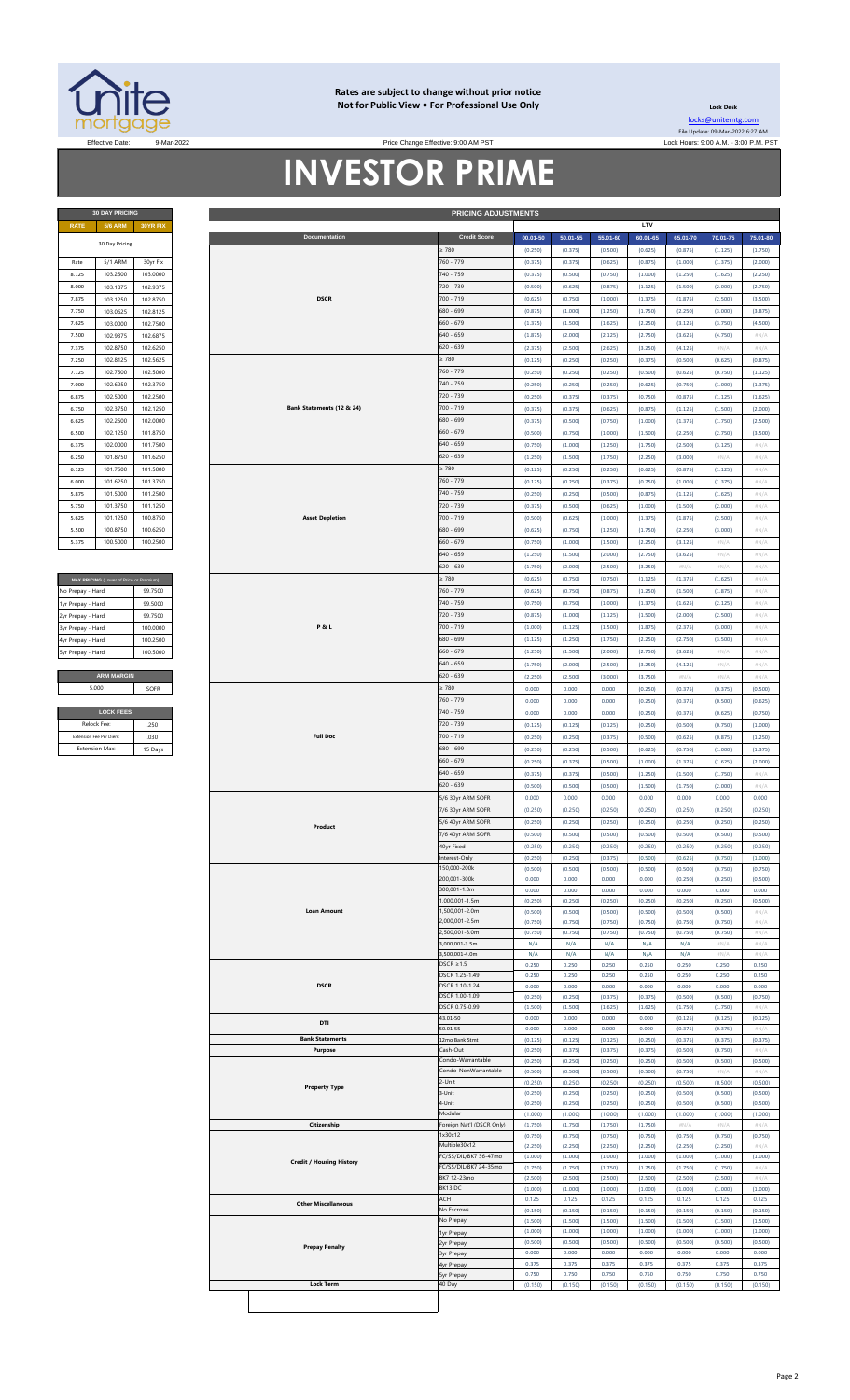

**Rates are subject to change without prior notice Not for Public View • For Professional Use Only** 

**Lock Desk** locks@unitemtg.com File Update: 09-Mar-2022 6:27 AM Lock Hours: 9:00 A.M. - 3:00 P.M. PST

Effective Date: 9:00 AM PST

# **OWNER-OCCUPIED PRIME**

|             | <b>PRIMARY &amp; SECONDARY HOME</b> |                 |  |  |  |  |  |  |  |  |  |  |
|-------------|-------------------------------------|-----------------|--|--|--|--|--|--|--|--|--|--|
| <b>RATE</b> | <b>5/6 ARM</b>                      | <b>30YR FIX</b> |  |  |  |  |  |  |  |  |  |  |
| 8.000       | 104.000                             | 103.750         |  |  |  |  |  |  |  |  |  |  |
| 7.875       | 103.938                             | 103.688         |  |  |  |  |  |  |  |  |  |  |
| 7.750       | 103.875                             | 103.625         |  |  |  |  |  |  |  |  |  |  |
| 7.625       | 103.813                             | 103.563         |  |  |  |  |  |  |  |  |  |  |
| 7.500       | 103.750                             | 103.500         |  |  |  |  |  |  |  |  |  |  |
| 7.375       | 103.688                             | 103 438         |  |  |  |  |  |  |  |  |  |  |
| 7.250       | 103.625                             | 103.375         |  |  |  |  |  |  |  |  |  |  |
| 7.125       | 103.563                             | 103.313         |  |  |  |  |  |  |  |  |  |  |
| 7.000       | 103.500                             | 103.250         |  |  |  |  |  |  |  |  |  |  |
| 6.875       | 103.375                             | 103.125         |  |  |  |  |  |  |  |  |  |  |
| 6.750       | 103.250                             | 103,000         |  |  |  |  |  |  |  |  |  |  |
| 6.625       | 103.125                             | 102.875         |  |  |  |  |  |  |  |  |  |  |
| 6.500       | 103.000                             | 102.750         |  |  |  |  |  |  |  |  |  |  |
| 6.375       | 102.875                             | 102.625         |  |  |  |  |  |  |  |  |  |  |
| 6.250       | 102.750                             | 102.500         |  |  |  |  |  |  |  |  |  |  |
| 6.125       | 102.625                             | 102.375         |  |  |  |  |  |  |  |  |  |  |
| 6.000       | 102.500                             | 102.250         |  |  |  |  |  |  |  |  |  |  |
| 5.875       | 102.375                             | 102.125         |  |  |  |  |  |  |  |  |  |  |
| 5.750       | 102.125                             | 101.875         |  |  |  |  |  |  |  |  |  |  |
| 5.625       | 101.875                             | 101.625         |  |  |  |  |  |  |  |  |  |  |
| 5.500       | 101.625                             | 101.375         |  |  |  |  |  |  |  |  |  |  |
| 5.375       | 101.375                             | 101.125         |  |  |  |  |  |  |  |  |  |  |
| 5.250       | 101.125                             | 100.875         |  |  |  |  |  |  |  |  |  |  |
| 5.125       | 100.875                             | 100.625         |  |  |  |  |  |  |  |  |  |  |
| 5.000       | 100.500                             | 100.250         |  |  |  |  |  |  |  |  |  |  |

**ARM MARGIN** 5.000

| <b>LOCK FEES</b>                        |         |
|-----------------------------------------|---------|
| Relock Fee:                             | 250     |
| <b>Extension Fee Per Diem</b>           | .030    |
| <b>Extension Max:</b>                   | 15 Days |
|                                         |         |
| MAX PRICING (Lower of Price or Premium) |         |
| 100,0000                                |         |

|             | PRIMARY & SECONDARY HOME                            |          |                                    |                             | <b>PRICING ADJUSTMENTS</b> |                    |                    |                  |                    |                  |                  |                |               |
|-------------|-----------------------------------------------------|----------|------------------------------------|-----------------------------|----------------------------|--------------------|--------------------|------------------|--------------------|------------------|------------------|----------------|---------------|
| RATE        | <b>5/6 ARM</b>                                      | 30YR FIX |                                    |                             |                            |                    |                    |                  | LTV                |                  |                  |                |               |
| 8.000       | 104.000                                             | 103.750  | <b>Documentation</b>               | <b>Credit Score</b>         | 00.01-50                   | 50.01-55           | 55.01-60           | 60.01-65         | 65.01-70           | 70.01-75         | 75.01-80         | 80.01-85       | 85.01-90      |
| 7.875       | 103.938                                             | 103.688  |                                    | $\geq 780$                  | 0.000                      | 0.000              | 0.000              | (0.250)          | (0.375)            | (0.375)          | (0.500)          | (0.750)        | (1.125)       |
| 7.750       | 103.875                                             | 103.625  |                                    | 760 - 779                   | 0.000                      | 0.000              | 0.000              | (0.250)          | (0.375)            | (0.500)          | (0.625)          | (0.875)        | (1.375)       |
| 7.625       | 103.813                                             | 103.563  |                                    | 740 - 759                   | 0.000                      | 0.000              | 0.000              | (0.250)          | (0.375)            | (0.625)          | (0.750)          | (1.125)        | (1.625)       |
| 7.500       | 103.750                                             | 103.500  |                                    | 720 - 739                   | (0.125)                    | (0.125)            | (0.125)            | (0.250)          | (0.500)            | (0.750)          | (1.000)          | (1.250)        | (1.875)       |
| 7.375       | 103.688                                             | 103.438  | <b>Full Doc</b>                    | 700 - 719                   | (0.250)                    | (0.250)            | (0.375)            | (0.500)          | (0.625)            | (0.875)          | (1.250)          | (1.625)        | (2.250)       |
| 7.250       | 103.625                                             | 103.375  |                                    | 680 - 699                   | (0.250)                    | (0.250)            | (0.500)            | (0.625)          | (0.750)            | (1.000)          | (1.375)          | (2.000)        | #N/A          |
| 7.125       | 103.563                                             | 103.313  |                                    | $660 - 679$                 | (0.250)                    | (0.375)            | (0.500)            | (1.000)          | (1.375)            | (1.625)          | (2.000)          | (2.750)        | #N/A          |
| 7.000       | 103.500                                             | 103.250  |                                    | $640 - 659$                 | (0.375)                    | (0.375)            | (0.500)            | (1.250)          | (1.500)            | (1.750)          | (2.250)          | H N/A          | #N/A          |
| 6.875       | 103.375                                             | 103.125  |                                    | $620 - 639$                 | (0.500)                    | (0.500)            | (0.500)            | (1.500)          | (1.750)            | (2.000)          | (2.500)          | H N/A          | #N/A          |
| 6.750       | 103.250                                             | 103.000  |                                    | $\geq 780$                  | (0.125)                    | (0.250)            | (0.250)            | (0.375)          | (0.500)            | (0.625)          | (0.875)          | (1.250)        | (2.000)       |
| 6.625       | 103.125                                             | 102.875  |                                    | 760 - 779                   | (0.250)                    | (0.250)            | (0.250)            | (0.500)          | (0.625)            | (0.750)          | (1.125)          | (1.625)        | (2.375)       |
| 6.500       | 103.000                                             | 102.750  |                                    | 740 - 759                   | (0.250)                    | (0.250)            | (0.250)            | (0.625)          | (0.750)            | (1.000)          | (1.375)          | (1.875)        | (2.875)       |
| 6.375       | 102.875                                             | 102.625  |                                    | 720 - 739                   | (0.250)                    | (0.375)            | (0.375)            | (0.750)          | (0.875)            | (1.125)          | (1.625)          | (2.250)        | (3.375)       |
| 6.250       | 102.750                                             | 102.500  | <b>Bank Statement</b>              | 700 - 719                   | (0.375)                    | (0.375)            | (0.625)            | (0.875)          | (1.125)            | (1.500)          | (2.000)          | (2.750)        | (4.000)       |
| 6.125       | 102.625                                             | 102.375  |                                    | 680 - 699                   | (0.375)                    | (0.500)            | (0.750)            | (1.000)          | (1.375)            | (1.750)          | (2.500)          | (3.500)        | #N/A          |
| 6.000       | 102.500                                             | 102.250  |                                    | $660 - 679$                 | (0.500)                    | (0.750)            | (1.000)            | (1.500)          | (2.250)            | (2.750)          | (3.500)          | (4.250)        | #N/A          |
| 5.875       | 102.375                                             | 102.125  |                                    | $640 - 659$                 | (0.750)                    | (1.000)            | (1.250)            | (1.750)          | (2.500)            | (3.125)          | (4.000)          | H N/A          | #N/A          |
| 5.750       | 102.125                                             | 101.875  |                                    | $620 - 639$                 | (1.250)                    | (1.500)            | (1.750)            | (2.250)          | (3.000)            | (3.625)          | $\#N/A$          | H N/A          | #N/A          |
| 5.625       | 101.875                                             | 101.625  |                                    | $\geq 780$                  | (0.125)                    | (0.250)            | (0.250)            | (0.625)          | (0.875)            | (1.125)          | (1.625)          | H N/A          | #N/A          |
| 5.500       | 101.625                                             | 101.375  |                                    | 760 - 779                   | (0.125)                    | (0.250)            | (0.375)            | (0.750)          | (1.000)            | (1.375)          | (2.000)          | H N/A          | #N/A          |
| 5.375       | 101.375                                             | 101.125  |                                    | 740 - 759                   | (0.250)                    | (0.250)            | (0.500)            | (0.875)          | (1.125)            | (1.625)          | (2.375)          | H N/A          | #N/A          |
| 5.250       | 101.125                                             | 100.875  |                                    | 720 - 739                   | (0.375)                    | (0.500)            | (0.625)            | (1.000)          | (1.500)            | (2.000)          | (2.875)          | H N/A          | #N/A          |
| 5.125       | 100.875                                             | 100.625  | <b>Asset Depletion</b>             | 700 - 719                   | (0.500)                    | (0.625)            | (1.000)            | (1.375)          | (1.875)            | (2.500)          | (3.500)          | H N/A          | #N/A          |
| 5.000       | 100.500                                             | 100.250  |                                    | 680 - 699                   | (0.625)                    | (0.750)            | (1.250)            | (1.750)          | (2.250)            | (3.000)          | (4.500)          | H N/A          | #N/A          |
|             |                                                     |          |                                    | $660 - 679$                 | (0.750)                    | (1.000)            | (1.500)            | (2.250)          | (3.125)            | (4.375)          | $\#N/A$          | H N/A          | #N/A          |
|             |                                                     |          |                                    | $640 - 659$                 | (1.250)                    | (1.500)            | (2.000)            | (2.750)          | (3.625)            | (4.875)          | #N/A             | H N/A          | #N/A          |
|             | <b>ARM MARGIN</b>                                   |          |                                    | $620 - 639$                 | (1.750)                    | (2.000)            | (2.500)            | (3.250)          | (4.125)            | $\#N/A$          | $\#N/A$          | H N/A          | #N/A          |
| 5.000       |                                                     | SOFR     |                                    | $\geq 780$                  | (0.625)                    | (0.750)            | (0.750)            | (1.125)          | (1.375)            | (1.625)          | (2.250)          | #N/A           | #N/A          |
|             |                                                     |          |                                    | 760 - 779                   | (0.625)                    | (0.750)            | (0.875)            | (1.250)          | (1.500)            | (1.875)          | (2.625)          | #N/A           | #N/A          |
|             |                                                     |          |                                    | 740 - 759                   | (0.750)                    | (0.750)            | (1.000)            | (1.375)          | (1.625)            | (2.125)          | (3.000)          | #N/A           | #N/A          |
|             | <b>LOCK FEES</b>                                    |          |                                    | 720 - 739                   | (0.875)                    | (1.000)            | (1.125)            | (1.500)          | (2.000)            | (2.500)          | (3.500)          | #N/A           | #N/A          |
| Relock Fee: |                                                     | .250     | P & L Only - 1099 - WVOE           | 700 - 719                   | (1.000)                    | (1.125)            | (1.500)            | (1.875)          | (2.375)            | (3.000)          | (4.250)          | #N/A           | #N/A          |
|             | xtension Fee Per Diem<br>.030                       |          |                                    | 680 - 699                   | (1.125)                    | (1.250)            | (1.750)            | (2.250)          | (2.750)            | (3.500)          | (5.000)          | #N/A           | #N/A          |
|             | Extension Max:<br>15 Days                           |          |                                    | $660 - 679$                 | (1.250)                    | (1.500)            | (2.000)            | (2.750)          | (3.625)            | (4.875)          | $\#N/A$          | #N/A           | #N/A          |
|             |                                                     |          |                                    | $640 - 659$                 | (1.750)                    | (2.000)            | (2.500)            | (3.250)          | (4.125)            | (5.375)          | $\#N/A$          | #N/A           | #N/A          |
|             | MAX PRICING (Lower of Price or Premium)<br>100.0000 |          |                                    | $620 - 639$<br>No Bank Stmt | (2.250)<br>0.000           | (2.500)<br>0.000   | (3.000)<br>0.000   | (3.750)<br>0.000 | (4.625)<br>0.000   | #N/A<br>0.000    | $\#N/A$<br>0.000 | #N/A<br>0.000  | #N/A<br>0.000 |
|             |                                                     |          |                                    | 3mo Bank Stmt               | (0.750)                    | (0.750)            | (0.750)            | (0.875)          | (1.000)            | (1.000)          | (1.000)          | (1.125)        | (1.125)       |
|             |                                                     |          | <b>Bank Statements</b>             | 12mo Bank Stmt              | (0.125)                    | (0.125)            | (0.125)            | (0.250)          | (0.375)            | (0.375)          | (0.375)          | (0.500)        | (0.500)       |
|             |                                                     |          |                                    | 24mo Bank Stmt              | 0.000                      | 0.000              | 0.000              | 0.000            | 0.000              | 0.000            | 0.000            | 0.000          | 0.000         |
|             |                                                     |          |                                    | 7/6 30yr ARM SOFR           | (0.250)                    | (0.250)            | (0.250)            | (0.250)          | (0.250)            | (0.250)          | (0.250)          | (0.250)        | (0.250)       |
|             |                                                     |          |                                    | 5/6 40yr ARM SOFR           | (0.250)                    | (0.250)            | (0.250)            | (0.250)          | (0.250)            | (0.250)          | (0.250)          | (0.250)        | (0.250)       |
|             |                                                     |          | Product                            | 7/6 40yr ARM SOFR           | (0.500)                    | (0.500)            | (0.500)            | (0.500)          | (0.500)            | (0.500)          | (0.500)          | (0.500)        | (0.500)       |
|             |                                                     |          |                                    | 40yr Fixed                  | (0.250)                    | (0.250)            | (0.250)            | (0.250)          | (0.250)            | (0.250)          | (0.250)          | (0.250)        | (0.250)       |
|             |                                                     |          |                                    | Interest-Only               | (0.250)                    | (0.250)            | (0.375)            | (0.500)          | (0.625)            | (0.750)          | (1.000)          | (1.750)        | #N/A          |
|             |                                                     |          |                                    | 150.000-200k                | (0.500)                    | (0.500)            | (0.500)            | (0.500)          | (0.500)            | (0.750)          | (0.750)          | (1.000)        | (1.000)       |
|             |                                                     |          |                                    | 200.001-300k                | 0.000                      | 0.000              | 0.000              | 0.000            | (0.250)            | (0.250)          | (0.250)          | (0.500)        | (0.500)       |
|             |                                                     |          |                                    | 300,001-400k                | 0.000                      | 0.000              | 0.000              | 0.000            | 0.000              | 0.000            | 0.000            | (0.500)        | (0.500)       |
|             |                                                     |          |                                    | 400,001-1,000,000           | 0.000                      | 0.000              | 0.000              | 0.000            | 0.000              | 0.000            | 0.000            | 0.000          | 0.000         |
|             |                                                     |          | <b>Loan Amount</b>                 | 1,000,001-1.5m              | (0.250)                    | (0.250)            | (0.250)            | (0.250)          | (0.250)            | (0.250)          | (0.250)          | (0.250)        | (0.250)       |
|             |                                                     |          |                                    | 1,500,001-2.0m              | (0.500)                    | (0.500)            | (0.500)            | (0.500)          | (0.500)            | (0.500)          | (0.500)          | $\#N/A$        | #N/A          |
|             |                                                     |          |                                    | 2,000,001-2.5m              | (0.750)                    | (0.750)            | (0.750)            | (0.750)          | (0.750)            | (0.750)          | (0.750)          | H N/A          | #N/A          |
|             |                                                     |          |                                    | 2,500,001-3.0m              | (0.750)                    | (0.750)            | (0.750)            | (0.750)          | (0.750)            | (0.750)          | (0.750)          | H N/A          | #N/A          |
|             |                                                     |          |                                    | 3,000,001-3.5m              | N/A                        | N/A                | N/A                | N/A              | N/A                | N/A              | #N/A             | $\#N/A$        | #N/A          |
|             |                                                     |          | DTI                                | 3,500,001-4.0m              | N/A                        | N/A                | N/A                | N/A              | N/A                | N/A              | $\#N/A$          | #N/A           | #N/A          |
|             |                                                     |          |                                    | 43.01-50                    | 0.000                      | 0.000              | 0.000              | 0.000            | 0.000              | (0.125)          | (0.125)          | (0.125)        | (0.125)       |
|             |                                                     |          | Cash Out                           | 50.01-55                    | 0.000                      | 0.000              | 0.000              | 0.000            | 0.000              | (0.375)          | (0.375)          | H N/A          | #N/A          |
|             |                                                     |          | <b>Second Home</b><br>Geographical |                             | (0.500)<br>(0.500)         | (0.500)<br>(0.500) | (0.500)<br>(0.500) | (0.500)          | (0.500)<br>(0.500) | (0.500)          | (0.500)          | H N/A<br>H N/A | #N/A<br>#N/A  |
|             |                                                     |          |                                    | Non-CA                      | 0.250                      | 0.250              | 0.250              | (0.500)<br>0.250 | 0.250              | (0.500)<br>0.250 | (0.500)<br>0.250 | 0.250          | 0.250         |
|             |                                                     |          |                                    | Condo-Warrantable           | (0.250)                    | (0.250)            | (0.250)            | (0.250)          | (0.500)            | (0.500)          | (0.500)          | (0.500)        | #N/A          |
|             |                                                     |          |                                    | Condo-NonWarrantable        | (0.500)                    | (0.500)            | (0.500)            | (0.500)          | (0.750)            | (0.750)          | #N/A             | H N/A          | #N/A          |
|             |                                                     |          |                                    | 2-Unit                      | (0.250)                    | (0.250)            | (0.250)            | (0.250)          | (0.500)            | (0.500)          | (0.500)          | (0.750)        | #N/A          |
|             |                                                     |          | <b>Property Type</b>               | 3-Unit                      | (0.250)                    | (0.250)            | (0.250)            | (0.250)          | (0.500)            | (0.500)          | (0.500)          | (0.750)        | #N/A          |
|             |                                                     |          |                                    | 4-Unit                      | (0.250)                    | (0.250)            | (0.250)            | (0.250)          | (0.500)            | (0.500)          | (0.500)          | (0.750)        | #N/A          |
|             |                                                     |          |                                    | Modular                     | (1.000)                    | (1.000)            | (1.000)            | (1.000)          | (1.000)            | (1.000)          | (1.000)          | $\#N/A$        | #N/A          |
|             |                                                     |          |                                    | Rural                       | (1.000)                    | (1.000)            | (1.000)            | (1.000)          | (1.000)            | (1.000)          | $\#N/A$          | $\#N/A$        | #N/A          |
|             |                                                     |          |                                    | 1x30x12                     | (0.750)                    | (0.750)            | (0.750)            | (0.750)          | (0.750)            | (0.750)          | (0.750)          | (1.000)        | (1.000)       |
|             |                                                     |          |                                    | Multiple30x12               | (2.250)                    | (2.250)            | (2.250)            | (2.250)          | (2.250)            | (2.250)          | (2.500)          | (2.500)        | #N/A          |
|             |                                                     |          | <b>Credit/Housing History</b>      | FC/SS/DIL/BK7 36-47mo       | (1.000)                    | (1.000)            | (1.000)            | (1.000)          | (1.000)            | (1.000)          | (1.000)          | (1.000)        | (1.000)       |
|             |                                                     |          |                                    | FC/SS/DIL/BK7 24-35mo       | (1.750)                    | (1.750)            | (1.750)            | (1.750)          | (1.750)            | (1.750)          | (1.750)          | (1.750)        | #N/A          |
|             |                                                     |          |                                    | BK7 12-23mo                 | (2.500)                    | (2.500)            | (2.500)            | (2.500)          | (2.500)            | (2.500)          | (2.500)          | (2.500)        | #N/A          |
|             |                                                     |          |                                    | BK13 DC                     | (1.000)                    | (1.000)            | (1.000)            | (1.000)          | (1.000)            | (1.000)          | (1.000)          | (1.000)        | (1.000)       |
|             |                                                     |          | <b>Misccellaneous</b>              | ACH                         | 0.125                      | 0.125              | 0.125              | 0.125            | 0.125              | 0.125            | 0.125            | 0.125          | 0.125         |
|             |                                                     |          |                                    | No Escrows (No HPML)        | (0.150)                    | (0.150)            | (0.150)            | (0.150)          | (0.150)            | (0.150)          | (0.150)          | (0.150)        | (0.150)       |
|             |                                                     |          | <b>Lock Term</b>                   | 40 Day                      | (0.150)                    | (0.150)            | (0.150)            | (0.150)          | (0.150)            | (0.150)          | (0.150)          | (0.150)        | (0.150)       |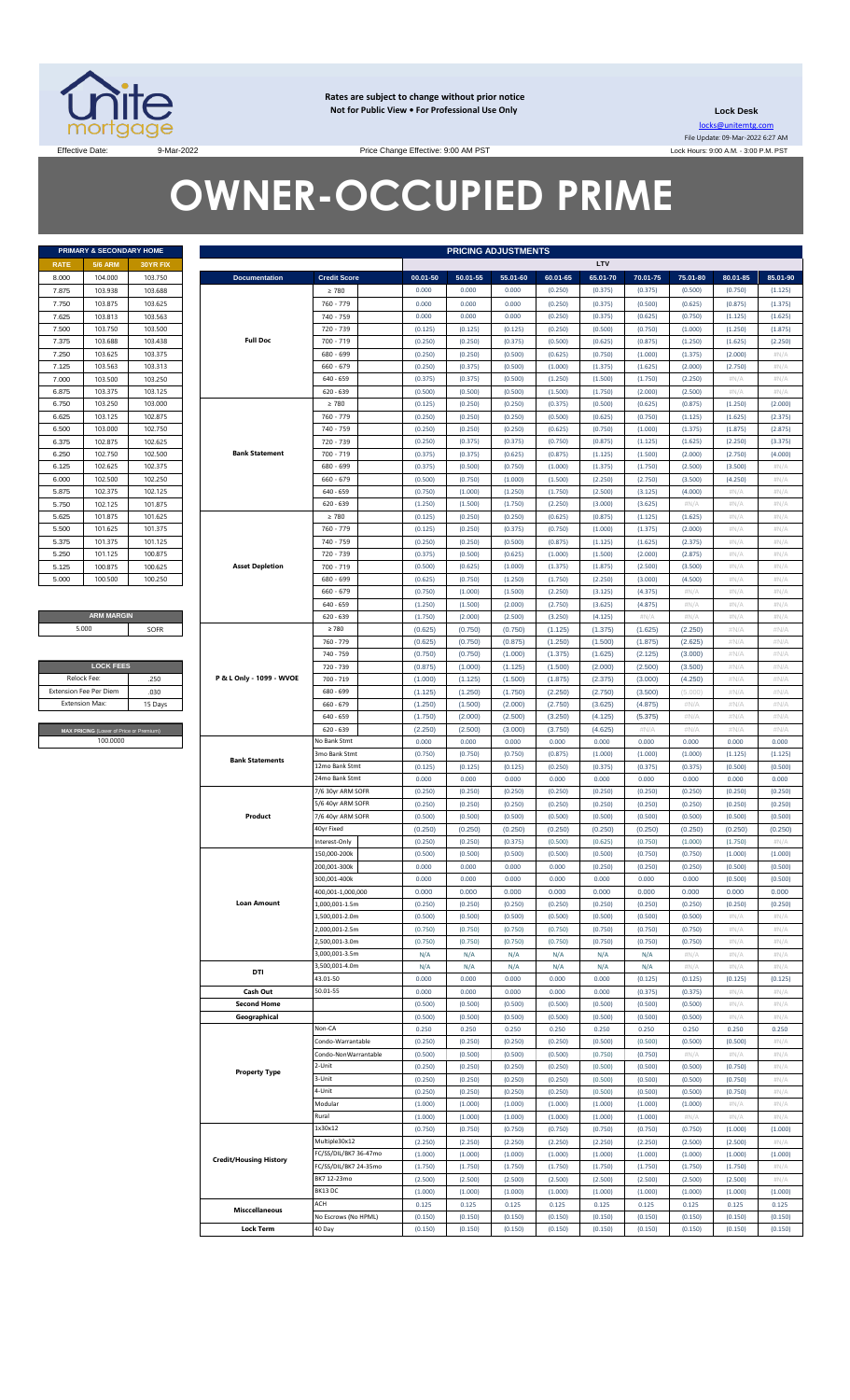

# [V](https://unitemortgage.com/)isit: https://unitemortgage.com

The pricing engine is the Formal price given, please access it through:

**Quick Pricer:** [https://un](https://unitemortgage.com/broker-resources/price-my-loan/)itemortgage.com/broker-resources/price-my-loan/

# **CALL US TODAY: 800-777-1207**

### **CONVENTIONAL PRODUCTS AND PRICING**

|       |         |                             |         |       |                             |         | <b>CONFORMING LOANS</b> |                      |                             |         |                      |                      |         |         |         |
|-------|---------|-----------------------------|---------|-------|-----------------------------|---------|-------------------------|----------------------|-----------------------------|---------|----------------------|----------------------|---------|---------|---------|
|       |         | <b>DU CONF CONV 30 YEAR</b> |         |       | <b>DU CONF CONV 20 YEAR</b> |         |                         |                      | <b>DU CONF CONV 15 YEAR</b> |         | DU CONF CONV 10 YEAR |                      |         |         |         |
| Rate  | 10 Day  | 25 Day                      | 40 Day  | Rate  | 10 Day                      | 25 Day  | 40 Day                  | Rate                 | 10 Day                      | 25 Day  | 40 Day               | Rate                 | 10 Day  | 25 Day  | 40 Day  |
| 4.625 | (4.250) | (4.125)                     | (4.000) | 4.375 | (3.750)                     | (3.625) | (3.500)                 | 3.875                | (3.625)                     | (3.500) | (3.375)              | 3.750                | (3.250) | (3.125) | (3.000) |
| 4.500 | (3.875) | (3.750)                     | (3.625) | 4.250 | (3.375)                     | (3.250) | (3.125)                 | 3.750                | (3.375)                     | (3.250) | (3.125)              | 3.625                | (2.875) | (2.750) | (2.625) |
| 4.375 | (3.500) | (3.375)                     | (3.250) | 4.125 | (3.500)                     | (3.375) | (3.250)                 | 3.625                | (3.000)                     | (2.875) | (2.750)              | 3.500                | (2.625) | (2.500) | (2.375) |
| 4.250 | (3.000) | (2.875)                     | (2.750) | 4.000 | (3.125)                     | (3,000) | (2.875)                 | 3.500                | (2.875)                     | (2.750) | (2.625)              | 3.375                | (2.625) | (2.500) | (2.375) |
| 4.125 | (2.750) | (2.625)                     | (2.500) | 3.875 | (2.750)                     | (2.625) | (2.500)                 | 3.375                | (2.375)                     | (2.250) | (2.125)              | 3.250                | (2.250) | (2.125) | (2.000) |
| 4.000 | (2.375) | (2.250)                     | (2.125) | 3.750 | (2.250)                     | (2.125) | (2.000)                 | 3.250                | (2.000)                     | (1.875) | (1.750)              | 3.125                | (1.875) | (1.750) | (1.625) |
| 3.875 | (1.875) | (1.750)                     | (1.625) | 3.625 | (2.000)                     | (1.875) | (1.750)                 | 3.125                | (1.500)                     | (1.375) | (1.250)              | 3.000                | (1.500) | (1.375) | (1.250) |
| 3.750 | (1.375) | (1.250)                     | (1.125) | 3.500 | (1.500)                     | (1.375) | (1.250)                 | 3.000                | (1.250)                     | (1.125) | (1.000)              | 2.875                | (1.250) | (1.125) | (1.000) |
| 3.625 | (0.750) | (0.625)                     | (0.500) | 3.375 | (1.125)                     | (1.000) | (0.875)                 | 2.875                | (0.750)                     | (0.625) | (0.500)              | 2.750                | (0.875) | (0.750) | (0.625) |
| 3.500 | (0.375) | (0.250)                     | (0.125) | 3.250 | (0.500)                     | (0.375) | (0.250)                 | 2.750                | (0.250)                     | (0.125) | 0.000                | 2.625                | (0.375) | (0.250) | (0.125) |
| 3.375 | 0.250   | 0.375                       | 0.500   | 3.125 | 0.125                       | 0.250   | 0.375                   | 2.625                | 0.125                       | 0.250   | 0.375                | 2.500                | 0.000   | 0.125   | 0.250   |
| 3.250 | 0.875   | 1.000                       | 1.125   | 3.000 | 0.875                       | 1.000   | 1.125                   | 2.500                | 0.625                       | 0.750   | 0.875                | 2.375                | 0.250   | 0.375   | 0.500   |
|       |         |                             |         |       |                             |         |                         |                      |                             |         |                      |                      |         |         |         |
|       |         | LP CONF CONV 30 YEAR        |         |       | LP CONF CONV 20 YEAR        |         |                         | LP CONF CONV 15 YEAR |                             |         |                      | LP CONF CONV 10 YEAR |         |         |         |
| Rate  | 10 Dav  | 25 Day                      | 40 Dav  | Rate  | 10 Dav                      | 25 Dav  | 40 Day                  | Rate                 | 10 Dav                      | 25 Day  | 40 Day               | Rate                 | 10 Day  | 25 Day  | 40 Day  |
| 4.750 | (4.625) | (4.500)                     | (4.375) | 4.375 | (3.750)                     | (3.625) | (3.500)                 | 4.000                | (3.750)                     | (3.625) | (3.500)              | 3.875                | (3.125) | (3.000) | (2.875) |
| 4.625 | (4.125) | (4.000)                     | (3.875) | 4.250 | (3.375)                     | (3.250) | (3.125)                 | 3.875                | (3.375)                     | (3.250) | (3.125)              | 3.750                | (3.000) | (2.875) | (2.750) |
| 4.500 | (3.750) | (3.625)                     | (3.500) | 4.125 | (3.375)                     | (3.250) | (3.125)                 | 3.750                | (3.000)                     | (2.875) | (2.750)              | 3.625                | (2.625) | (2.500) | (2.375) |
| 4.375 | (3.250) | (3.125)                     | (3.000) | 4.000 | (3.125)                     | (3.000) | (2.875)                 | 3.625                | (2.750)                     | (2.625) | (2.500)              | 3.500                | (2.500) | (2.375) | (2.250) |
| 4.250 | (2.875) | (2.750)                     | (2.625) | 3.875 | (2.750)                     | (2.625) | (2.500)                 | 3.500                | (2.500)                     | (2.375) | (2.250)              | 3.375                | (2.250) | (2.125) | (2.000) |
| 4.125 | (2.500) | (2.375)                     | (2.250) | 3.750 | (2.250)                     | (2.125) | (2.000)                 | 3.375                | (2.125)                     | (2.000) | (1.875)              | 3.250                | (1.750) | (1.625) | (1.500) |
| 4.000 | (2.125) | (2.000)                     | (1.875) | 3.625 | (1.875)                     | (1.750) | (1.625)                 | 3.250                | (1.750)                     | (1.625) | (1.500)              | 3.125                | (1.375) | (1.250) | (1.125) |
| 3.875 | (1.625) | (1.500)                     | (1.375) | 3.500 | (1.375)                     | (1.250) | (1.125)                 | 3.125                | (1.375)                     | (1.250) | (1.125)              | 3.000                | (1.125) | (1,000) | (0.875) |
| 3.750 | (1.125) | (1.000)                     | (0.875) | 3.375 | (1.000)                     | (0.875) | (0.750)                 | 3.000                | (0.875)                     | (0.750) | (0.625)              | 2.875                | (0.750) | (0.625) | (0.500) |
| 3.625 | (0.500) | (0.375)                     | (0.250) | 3.250 | (0.375)                     | (0.250) | (0.125)                 | 2.875                | (0.625)                     | (0.500) | (0.375)              | 2.750                | (0.500) | (0.375) | (0.250) |
| 3.500 | (0.125) | 0.000                       | 0.125   | 3.125 | 0.250                       | 0.375   | 0.500                   | 2.750                | (0.125)                     | 0.000   | 0.125                | 2.625                | (0.125) | 0.000   | 0.125   |
| 3.375 | 0.375   | 0.500                       | 0.625   | 3.000 | 0.875                       | 1.000   | 1.125                   | 2.625                | 0.375                       | 0.500   | 0.625                | 2.500                | 0.250   | 0.375   | 0.500   |

### **HIGH BALANCE CONFORMING**

| <b>DU HIGH BALANCE 30 YEAR</b>                                                                                          |                                                                                                                                                 |                                                                                                                                          |                                                                                                                                               | <b>DU HIGH BALANCE 15 YEAR</b>                                                                                   |                                                                                                                                               |                                                                                                                                               |                                                                                                                                               | <b>DU HIGH BALANCE 20 YEAR</b> |                  |        |        | <b>DU HIGH BALANCE 10 YEAR</b> |             |        |        |  |
|-------------------------------------------------------------------------------------------------------------------------|-------------------------------------------------------------------------------------------------------------------------------------------------|------------------------------------------------------------------------------------------------------------------------------------------|-----------------------------------------------------------------------------------------------------------------------------------------------|------------------------------------------------------------------------------------------------------------------|-----------------------------------------------------------------------------------------------------------------------------------------------|-----------------------------------------------------------------------------------------------------------------------------------------------|-----------------------------------------------------------------------------------------------------------------------------------------------|--------------------------------|------------------|--------|--------|--------------------------------|-------------|--------|--------|--|
| <u>Rate</u><br>5.000<br>4.875<br>4.750<br>4.625<br>4.500<br>4.375<br>4.250<br>4.125<br>4.000<br>3.875<br>3.750<br>3.625 | <b>10 Day</b><br>(2.125)<br>(3.875)<br>(3.375)<br>(3.000)<br>(2.750)<br>(2.375)<br>(2.000)<br>(1.500)<br>(1.125)<br>(0.625)<br>(0.250)<br>0.375 | 25 Day<br>(2.000)<br>(3.750)<br>(3.250)<br>(2.875)<br>(2.625)<br>(2.250)<br>(1.875)<br>(1.375)<br>(1.000)<br>(0.500)<br>(0.125)<br>0.500 | <b>40 Day</b><br>(1.875)<br>(3.625)<br>(3.125)<br>(2.750)<br>(2.500)<br>(2.125)<br>(1.750)<br>(1.250)<br>(0.875)<br>(0.375)<br>0.000<br>0.625 | Rate<br>4.250<br>4.125<br>4.000<br>3.875<br>3.750<br>3.625<br>3.500<br>3.375<br>3.250<br>3.125<br>3.000<br>2.875 | <b>10 Day</b><br>(2.625)<br>(2.625)<br>(2.500)<br>(2.125)<br>(1.875)<br>(1.625)<br>(1.500)<br>(1.125)<br>(0.750)<br>(0.375)<br>0.000<br>0.375 | <b>25 Day</b><br>(2.500)<br>(2.500)<br>(2.375)<br>(2.000)<br>(1.750)<br>(1.500)<br>(1.375)<br>(1.000)<br>(0.625)<br>(0.250)<br>0.125<br>0.500 | <b>40 Day</b><br>(2.375)<br>(2.375)<br>(2.250)<br>(1.875)<br>(1.625)<br>(1.375)<br>(1.250)<br>(0.875)<br>(0.500)<br>(0.125)<br>0.250<br>0.625 | Rate                           | 10 Day<br>use of | 25 Day | 40 Day | Rate                           | 10 Day<br>Ð | 25 Day | 40 Day |  |

Agency Underwriting Fee: \$ 1,095 \* NJ and WA Origination Fee \$1,195 \* NC Commitment Fee \$1,195

e

**MAX NET PRICING IS 104.000 HIGH BALANCE MAX NET PRICING IS 103.000 Rates and pricing are subject to change without notice.** All Rights Reserved. 03.2022 This document is limited to current Unite Mortgage Wholesale Lending Solutions, and should not be intended as legal advice, legal opinion, or any other advice on specific facts or circumstances. Such policy and practice ar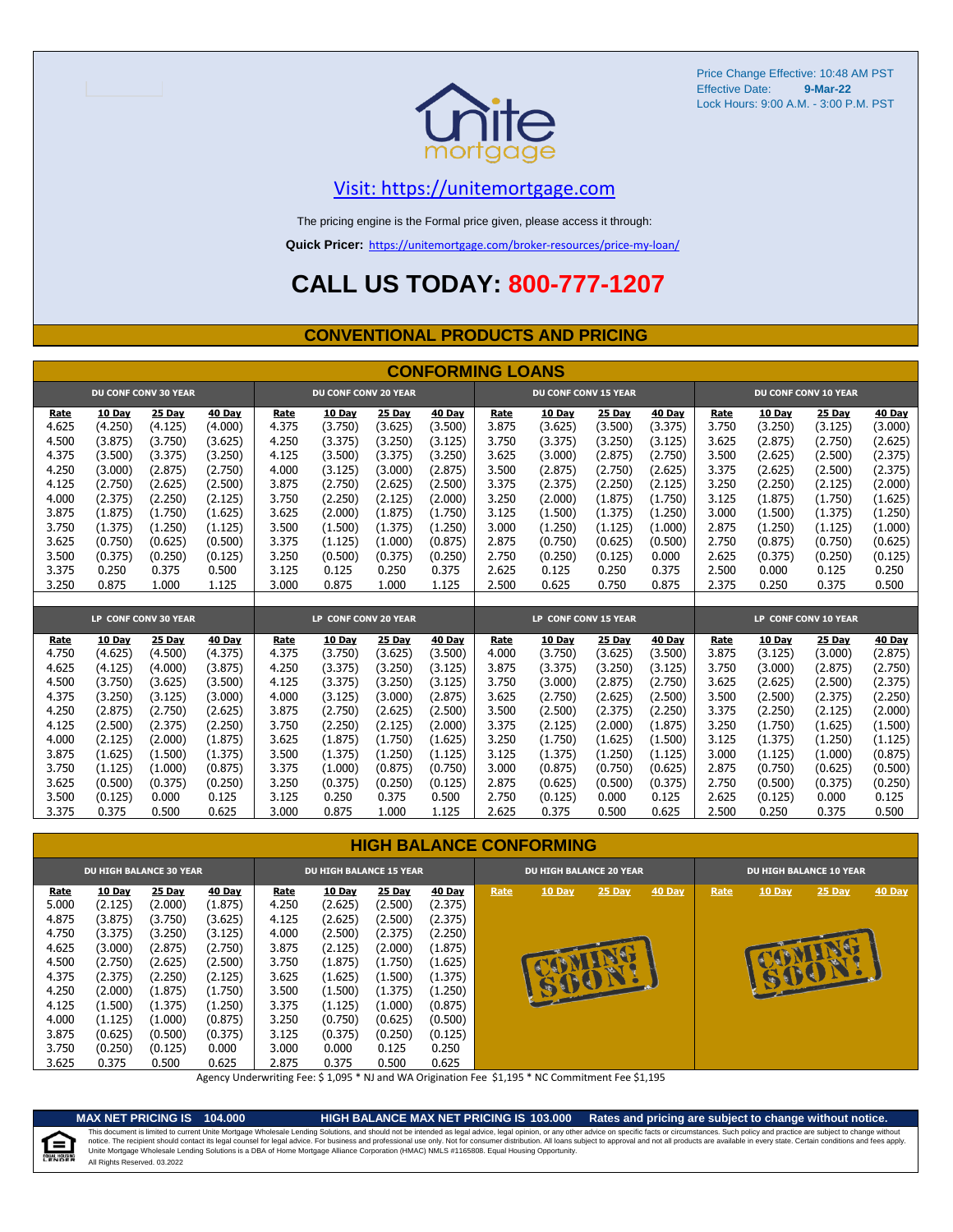

# [V](https://unitemortgage.com/)isit: https://unitemortgage.com

The pricing engine is the Formal price given, please access it through:

**Quick Pricer:** [https://un](https://unitemortgage.com/broker-resources/price-my-loan/)itemortgage.com/broker-resources/price-my-loan/

# **CALL US TODAY: 800-777-1207**

|                             | <b>HOME AFFORDABLE PRODUCTS</b> |         |         |                                          |               |         |               |       |                          |               |               |                                       |           |        |        |
|-----------------------------|---------------------------------|---------|---------|------------------------------------------|---------------|---------|---------------|-------|--------------------------|---------------|---------------|---------------------------------------|-----------|--------|--------|
| <b>DU HOMEREADY 30 YEAR</b> |                                 |         |         | <b>DU HOMEREADY HIGH BALANCE 30 YEAR</b> |               |         |               |       | LP HOME POSSIBLE 30 YEAR |               |               | LP HOME POSSIBLE HIGH BALANCE 30 YEAR |           |        |        |
| Rate                        | 10 Day                          | 25 Day  | 40 Day  | Rate                                     | <b>10 Day</b> | 25 Day  | <b>40 Day</b> | Rate  | 10 Day                   | <b>25 Day</b> | <b>40 Day</b> | Rate                                  | 10 Day    | 25 Day | 40 Day |
| 4.750                       | (4.250)                         | (4.125) | (4.000) | 4.875                                    | (1.750)       | (1.625) | (1.500)       | 4.750 | (4.500)                  | (4.375)       | (4.250)       |                                       |           |        |        |
| 4.625                       | (4.000)                         | (3.875) | (3.750) | 4.750                                    | (1.250)       | (1.125) | (1.000)       | 4.625 | (4.125)                  | (4.000)       | (3.875)       |                                       |           |        |        |
| 4.500                       | (3.625)                         | (3.500) | (3.375) | 4.625                                    | (2.750)       | (2.625) | (2.500)       | 4.500 | (3.750)                  | (3.625)       | (3.500)       |                                       |           |        |        |
| 4.375                       | (3.125)                         | (3.000) | (2.875) | 4.500                                    | (2.375)       | (2.250) | (2.125)       | 4.375 | (3.250)                  | (3.125)       | (3.000)       |                                       |           | (f     |        |
| 4.250                       | (2.625)                         | (2.500) | (2.375) | 4.375                                    | (2.000)       | (1.875) | (1.750)       | 4.250 | (2.750)                  | (2.625)       | (2.500)       |                                       | <b>AD</b> |        |        |
| 4.125                       | (2.500)                         | (2.375) | (2.250) | 4.250                                    | (1.750)       | (1.625) | (1.500)       | 4.125 | (2.500)                  | (2.375)       | (2.250)       |                                       |           | 15001  |        |
| 4.000                       | (2.000)                         | (1.875) | (1.750) | 4.125                                    | (1.625)       | (1.500) | (1.375)       | 4.000 | (2.125)                  | (2.000)       | (1.875)       |                                       |           |        |        |
| 3.875                       | (1.500)                         | (1.375) | (1.250) | 4.000                                    | (1.125)       | (1.000) | (0.875)       | 3.875 | (1.625)                  | (1.500)       | (1.375)       |                                       |           |        |        |
| 3.750                       | (1.000)                         | (0.875) | (0.750) | 3.875                                    | (0.625)       | (0.500) | (0.375)       | 3.750 | (1.125)                  | (1.000)       | (0.875)       |                                       |           |        |        |
| 3.625                       | (0.375)                         | (0.250) | (0.125) | 3.750                                    | (0.125)       | 0.000   | 0.125         | 3.625 | (0.500)                  | (0.375)       | (0.250)       |                                       |           |        |        |
| 3.500                       | 0.000                           | 0.125   | 0.250   | 3.625                                    | 0.375         | 0.500   | 0.625         | 3.500 | (0.125)                  | 0.000         | 0.125         |                                       |           |        |        |
| 3.375                       | 0.500                           | 0.625   | 0.750   | 3.500                                    | 1.000         | 1.125   | 1.250         | 3.375 | 0.375                    | 0.500         | 0.625         |                                       |           |        |        |

|                                                    | <b>HOME READY AND HOMEPOSSIBLE CAP LIMITS</b> |      |      |       |      |       |       |                                                                                                  |       |  |  |  |  |  |
|----------------------------------------------------|-----------------------------------------------|------|------|-------|------|-------|-------|--------------------------------------------------------------------------------------------------|-------|--|--|--|--|--|
|                                                    |                                               |      |      |       |      |       |       | LTV <=60 60.01 - 65 65.01 - 70 70.01 - 75 75.01 - 80 80.01 - 85 85.01 - 90 90.01 - 95 95.01 - 97 |       |  |  |  |  |  |
| HomeReady/Home Possible FICO >=680 Adjustment Caps | .50 <sub>C</sub>                              | .500 | .500 | 1.500 | .500 | 0.000 | 0.000 | 0.000                                                                                            | 0.000 |  |  |  |  |  |
| HomeReady/Home Possible FICO <680 Adjustment Caps  | .50 <sub>C</sub>                              | .500 | .500 | 1.500 | .500 | 1.500 | 1.500 | .500                                                                                             | 1.500 |  |  |  |  |  |

Agency Underwriting Fee: \$ 1,095 \* NJ and WA Origination Fee \$1,195 \* NC Commitment Fee \$1,195

 $\equiv$ 

**MAX NET PRICING IS 104.000 HIGH BALANCE MAX NET PRICING IS 103.000 Rates and pricing are subject to change without notice.**

All Rights Reserved. 03.2022 This document is limited to current Unite Mortgage Wholesale Lending Solutions, and should not be intended as legal advice, legal opinion, or any other advice on specific facts or circumstances. Such policy and practice ar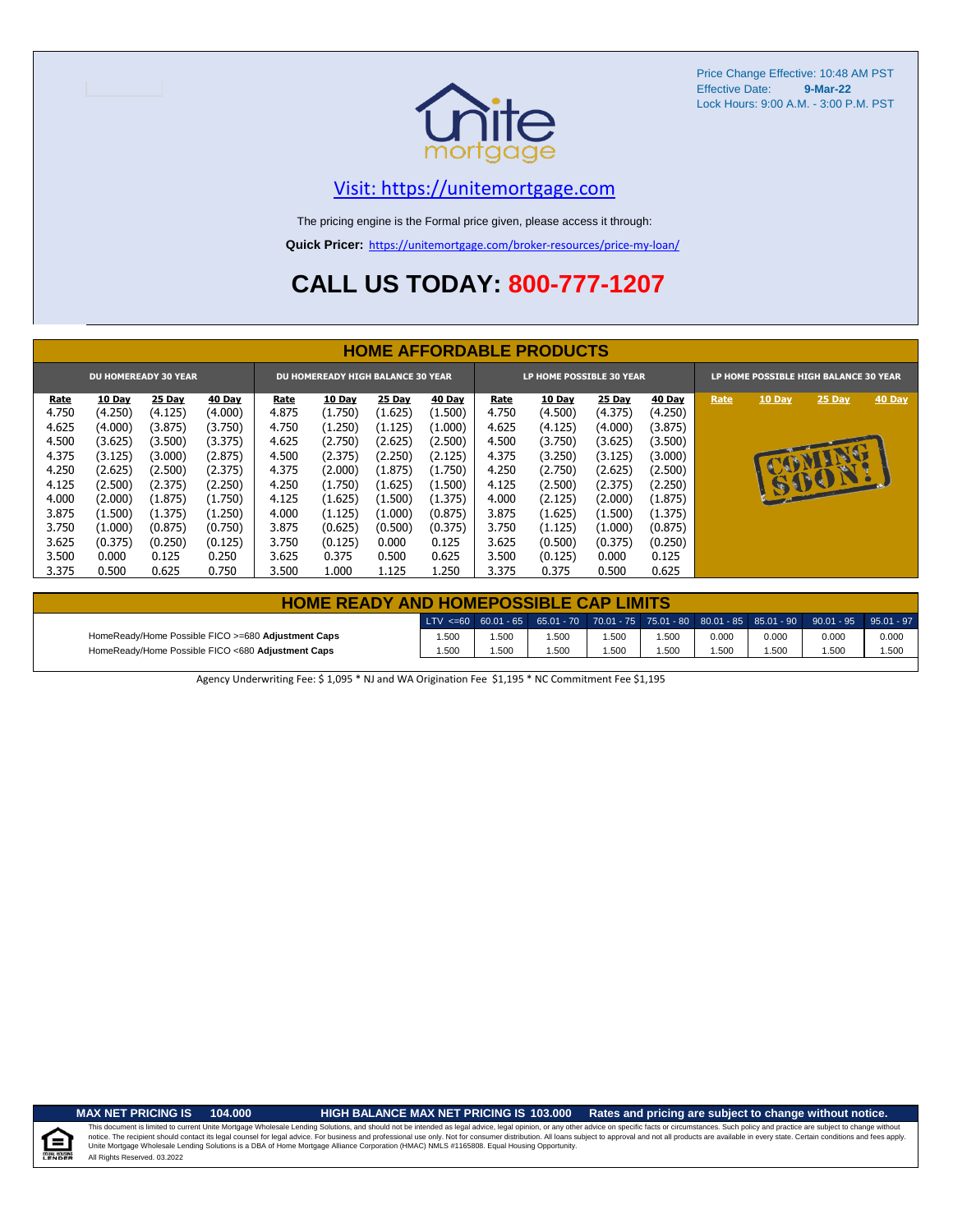

## [V](https://unitemortgage.com/)isit: https://unitemortgage.com

The pricing engine is the Formal price given, please access it through:

**Quick Pricer:** [https://un](https://unitemortgage.com/broker-resources/price-my-loan/)itemortgage.com/broker-resources/price-my-loan/

# **CALL US TODAY: 800-777-1207**

| Credit Score / LTV<br>Loan Terms > 15 years<br>$60.01 - 70$<br>>97.00%<br>LTV < 60<br>$70.01 - 75$<br>$75.01 - 80$<br>$80.01 - 85$<br>$85.01 - 90$<br>$90.01 - 95$<br>$95.01 - 97$<br>$740+$<br>0.000<br>0.250<br>0.250<br>0.500<br>0.250<br>0.250<br>0.250<br>0.750<br>720 - 739<br>0.000<br>0.250<br>0.500<br>0.750<br>0.500<br>0.500<br>0.500<br>1.000<br>700 - 719<br>0.000<br>0.500<br>1.000<br>1.250<br>1.000<br>1.000<br>1.000<br>1.500<br>680 - 699<br>0.000<br>0.500<br>1.250<br>1.750<br>1.500<br>1.250<br>1.250<br>1.500<br>660 - 679<br>2.750<br>0.000<br>1.000<br>2.250<br>2.750<br>2.250<br>2.250<br>2.250<br>640 - 659<br>0.500<br>1.250<br>2.750<br>3.000<br>3.250<br>2.750<br>2.750<br>2.750<br>1.500<br>3.000 | 0.750<br>1.000 |  |  |  |  |  |  |  |  |  |  |
|---------------------------------------------------------------------------------------------------------------------------------------------------------------------------------------------------------------------------------------------------------------------------------------------------------------------------------------------------------------------------------------------------------------------------------------------------------------------------------------------------------------------------------------------------------------------------------------------------------------------------------------------------------------------------------------------------------------------------------|----------------|--|--|--|--|--|--|--|--|--|--|
|                                                                                                                                                                                                                                                                                                                                                                                                                                                                                                                                                                                                                                                                                                                                 |                |  |  |  |  |  |  |  |  |  |  |
|                                                                                                                                                                                                                                                                                                                                                                                                                                                                                                                                                                                                                                                                                                                                 |                |  |  |  |  |  |  |  |  |  |  |
|                                                                                                                                                                                                                                                                                                                                                                                                                                                                                                                                                                                                                                                                                                                                 |                |  |  |  |  |  |  |  |  |  |  |
|                                                                                                                                                                                                                                                                                                                                                                                                                                                                                                                                                                                                                                                                                                                                 | 1.500          |  |  |  |  |  |  |  |  |  |  |
|                                                                                                                                                                                                                                                                                                                                                                                                                                                                                                                                                                                                                                                                                                                                 | 1.500          |  |  |  |  |  |  |  |  |  |  |
|                                                                                                                                                                                                                                                                                                                                                                                                                                                                                                                                                                                                                                                                                                                                 | 2.250          |  |  |  |  |  |  |  |  |  |  |
|                                                                                                                                                                                                                                                                                                                                                                                                                                                                                                                                                                                                                                                                                                                                 | 2.750          |  |  |  |  |  |  |  |  |  |  |
| 620-639<br>0.500<br>3.000<br>3.250<br>3.250<br>3.250<br>3.500                                                                                                                                                                                                                                                                                                                                                                                                                                                                                                                                                                                                                                                                   | 3.500          |  |  |  |  |  |  |  |  |  |  |
| Cash Out (Ex. Student Loan Only) All Loan Terms. Cumulative with above adjust.<br>$LTV < =60$<br>$60.01 - 70$<br>$70.01 - 75$<br>75.01 - 80                                                                                                                                                                                                                                                                                                                                                                                                                                                                                                                                                                                     |                |  |  |  |  |  |  |  |  |  |  |
| $740+$<br>0.375<br>0.625<br>0.875<br>0.625                                                                                                                                                                                                                                                                                                                                                                                                                                                                                                                                                                                                                                                                                      |                |  |  |  |  |  |  |  |  |  |  |
| 720 - 739<br>0.375<br>1.000<br>1.000<br>1.125                                                                                                                                                                                                                                                                                                                                                                                                                                                                                                                                                                                                                                                                                   |                |  |  |  |  |  |  |  |  |  |  |
| 700 - 719<br>0.375<br>1.000<br>1.000<br>1.125                                                                                                                                                                                                                                                                                                                                                                                                                                                                                                                                                                                                                                                                                   |                |  |  |  |  |  |  |  |  |  |  |
| 680 - 699<br>0.375<br>1.750<br>1.125<br>1.125                                                                                                                                                                                                                                                                                                                                                                                                                                                                                                                                                                                                                                                                                   |                |  |  |  |  |  |  |  |  |  |  |
| 660 - 679<br>0.625<br>1.125<br>1.875<br>1.125                                                                                                                                                                                                                                                                                                                                                                                                                                                                                                                                                                                                                                                                                   |                |  |  |  |  |  |  |  |  |  |  |
| 640 - 659<br>0.625<br>1.625<br>1.625<br>2.625                                                                                                                                                                                                                                                                                                                                                                                                                                                                                                                                                                                                                                                                                   |                |  |  |  |  |  |  |  |  |  |  |
| 620 - 639<br>0.625<br>1.625<br>1.625<br>3.125                                                                                                                                                                                                                                                                                                                                                                                                                                                                                                                                                                                                                                                                                   |                |  |  |  |  |  |  |  |  |  |  |
| <b>Other Price Adjustments</b><br>All Loan Terms<br>Cumulative with above adjustments<br>$LTV < =60$<br>$60.01 - 65$<br>$65.01 - 70$<br>$70.01 - 75$<br>$75.01 - 80$<br>$80.01 - 85$<br>$85.01 - 90$<br>$90.01 - 95$                                                                                                                                                                                                                                                                                                                                                                                                                                                                                                            | $95.01 - 97$   |  |  |  |  |  |  |  |  |  |  |
| High Balance Purchase and R/T Refinance<br>0.750<br>0.500<br>0.750<br>0.750<br>1.000<br>1.000<br>1.000<br>1.000                                                                                                                                                                                                                                                                                                                                                                                                                                                                                                                                                                                                                 | 1.000          |  |  |  |  |  |  |  |  |  |  |
| High Balance Cash-Out Refinance<br>1.250<br>1.500<br>1.500<br>1.500<br>1.750<br><b>NA</b><br><b>NA</b><br>NA                                                                                                                                                                                                                                                                                                                                                                                                                                                                                                                                                                                                                    | NA             |  |  |  |  |  |  |  |  |  |  |
| High Balance ARMs (Adjustment Based on CLTV)<br>0.750<br>0.750<br>0.750<br>0.750<br>1.500<br>1.500<br>1.500<br>1.750                                                                                                                                                                                                                                                                                                                                                                                                                                                                                                                                                                                                            | 1.750          |  |  |  |  |  |  |  |  |  |  |
| <b>ARMs</b><br>0.000<br>0.000<br>0.000<br>0.000<br>0.250<br>0.000<br>0.000<br>0.000                                                                                                                                                                                                                                                                                                                                                                                                                                                                                                                                                                                                                                             | <b>NA</b>      |  |  |  |  |  |  |  |  |  |  |
| HomeReady/Home Possible FICO >=680 Adjustment Caps<br>1.500<br>1.500<br>1.500<br>1.500<br>1.500<br>0.000<br>0.000<br>0.000                                                                                                                                                                                                                                                                                                                                                                                                                                                                                                                                                                                                      | 0.000          |  |  |  |  |  |  |  |  |  |  |
| HomeReady/Home Possible FICO <680 Adjustment Caps<br>1.500<br>1.500<br>1.500<br>1.500<br>1.500<br>1.500<br>1.500<br>1.500                                                                                                                                                                                                                                                                                                                                                                                                                                                                                                                                                                                                       | 1.500          |  |  |  |  |  |  |  |  |  |  |
| <b>Investment Properties</b><br>2.125<br>2.125<br>2.125<br>2.125<br>3.375<br>4.125<br><b>NA</b><br><b>NA</b>                                                                                                                                                                                                                                                                                                                                                                                                                                                                                                                                                                                                                    | <b>NA</b>      |  |  |  |  |  |  |  |  |  |  |
| Second Home<br>1.125<br>1.625<br>1.625<br>2.125<br>3.375<br>4.125<br>4.125<br>4.125                                                                                                                                                                                                                                                                                                                                                                                                                                                                                                                                                                                                                                             | 4.125          |  |  |  |  |  |  |  |  |  |  |
| Manufactured home<br>0.500<br>0.500<br>0.500<br>0.500<br>0.500<br>0.500<br>0.500<br>0.500                                                                                                                                                                                                                                                                                                                                                                                                                                                                                                                                                                                                                                       | 0.500          |  |  |  |  |  |  |  |  |  |  |
| 2-4 Unit Properties (3-4 unit max LTV is 75% (DU) and 80% (LP))<br>1.000<br>1.000<br>1.000<br>1.000<br>1.000<br>1.000<br><b>NA</b><br><b>NA</b>                                                                                                                                                                                                                                                                                                                                                                                                                                                                                                                                                                                 | <b>NA</b>      |  |  |  |  |  |  |  |  |  |  |
| Condos - Loan Terms > 15Y (does not apply to Detached building types)<br>0.000<br>0.750<br>0.000<br>0.000<br>0.000<br>0.750<br>0.750<br>0.750                                                                                                                                                                                                                                                                                                                                                                                                                                                                                                                                                                                   | 0.750          |  |  |  |  |  |  |  |  |  |  |
| Escrow Waiver (LTV >80% not available in NM, LTV >90% does not apply to HB Nationwide)<br>0.000<br>0.000<br>0.000<br>0.000<br>0.000<br>0.000<br>0.000<br>0.000                                                                                                                                                                                                                                                                                                                                                                                                                                                                                                                                                                  | <b>NA</b>      |  |  |  |  |  |  |  |  |  |  |
| UW Waiver Fee (ALL LTV) - based on loan size                                                                                                                                                                                                                                                                                                                                                                                                                                                                                                                                                                                                                                                                                    |                |  |  |  |  |  |  |  |  |  |  |
|                                                                                                                                                                                                                                                                                                                                                                                                                                                                                                                                                                                                                                                                                                                                 |                |  |  |  |  |  |  |  |  |  |  |
|                                                                                                                                                                                                                                                                                                                                                                                                                                                                                                                                                                                                                                                                                                                                 |                |  |  |  |  |  |  |  |  |  |  |
| <b>ALL SUBORDINATE FINANCING</b><br>.375%                                                                                                                                                                                                                                                                                                                                                                                                                                                                                                                                                                                                                                                                                       |                |  |  |  |  |  |  |  |  |  |  |
| Credit Score < 720<br>Credit Score > 720<br><b>LTV Range</b><br><b>CLTV Range</b>                                                                                                                                                                                                                                                                                                                                                                                                                                                                                                                                                                                                                                               |                |  |  |  |  |  |  |  |  |  |  |
| $\leq 65.00\%$<br>$80.01\% - 95.00\%$<br>0.500<br>0.250                                                                                                                                                                                                                                                                                                                                                                                                                                                                                                                                                                                                                                                                         |                |  |  |  |  |  |  |  |  |  |  |
| 65.01% - 75.00%<br>$80.01\% - 95.00\%$<br>0.750<br>0.500                                                                                                                                                                                                                                                                                                                                                                                                                                                                                                                                                                                                                                                                        |                |  |  |  |  |  |  |  |  |  |  |
| 1.000<br>75.01% - 95.00%<br>$90.01\% - 95.00\%$<br>0.750                                                                                                                                                                                                                                                                                                                                                                                                                                                                                                                                                                                                                                                                        |                |  |  |  |  |  |  |  |  |  |  |
| 75.01% - 90.00%<br>76.01% - 90.00%<br>1.000<br>0.750                                                                                                                                                                                                                                                                                                                                                                                                                                                                                                                                                                                                                                                                            |                |  |  |  |  |  |  |  |  |  |  |
| $\leq 95.00\%$<br>95.01% - 97.00%<br>1.500<br>1.500                                                                                                                                                                                                                                                                                                                                                                                                                                                                                                                                                                                                                                                                             |                |  |  |  |  |  |  |  |  |  |  |
|                                                                                                                                                                                                                                                                                                                                                                                                                                                                                                                                                                                                                                                                                                                                 |                |  |  |  |  |  |  |  |  |  |  |
| <b>LOCK EXTENSIONS - RELOCKS - OTHER CHANGES</b>                                                                                                                                                                                                                                                                                                                                                                                                                                                                                                                                                                                                                                                                                |                |  |  |  |  |  |  |  |  |  |  |
| <b>Lock Extensions:</b>                                                                                                                                                                                                                                                                                                                                                                                                                                                                                                                                                                                                                                                                                                         |                |  |  |  |  |  |  |  |  |  |  |
| .03 / day<br>1-4 days                                                                                                                                                                                                                                                                                                                                                                                                                                                                                                                                                                                                                                                                                                           |                |  |  |  |  |  |  |  |  |  |  |
| 0.125<br>10 Day Lock Expires:<br>5 days                                                                                                                                                                                                                                                                                                                                                                                                                                                                                                                                                                                                                                                                                         | 03/19/22       |  |  |  |  |  |  |  |  |  |  |
| 0.187<br>25 Day Lock Expires:<br>7 days                                                                                                                                                                                                                                                                                                                                                                                                                                                                                                                                                                                                                                                                                         | 04/03/22       |  |  |  |  |  |  |  |  |  |  |
| 40 Day Lock Expires:<br>10 days<br>0.250                                                                                                                                                                                                                                                                                                                                                                                                                                                                                                                                                                                                                                                                                        | 04/18/22       |  |  |  |  |  |  |  |  |  |  |
| 0.375<br>15 days                                                                                                                                                                                                                                                                                                                                                                                                                                                                                                                                                                                                                                                                                                                |                |  |  |  |  |  |  |  |  |  |  |

**Relocks: Other Changes:**

Loan Program *plus* Worse Case if moving into different delivery type Rate Change Mot subject to worse case pricing

Locks expiring on a non business day are good through the following business day.

Agency Underwriting Fee: \$ 1,095 \* NJ and WA Origination Fee \$1,195 \* NC Commitment Fee \$1,195

| <b>IET PRICING IS</b> | 104.000 |
|-----------------------|---------|
|-----------------------|---------|

**MAX NET PRICING IS 104.000 Rates and prices are subject to change without notice.** 25/30 YR.: 2.960% 1 YR Libor: 0.360%

APOR: 15/20 YR.: 2.500% 1 YR CMT: 0.120%

All Rights Reserved. 03.2022 This document is limited to current Unite Mortgage Wholesale Lending Solutions, and should not be intended as legal advice, legal opinion, or any other advice on specific facts or circumstances. Such policy and practice ar